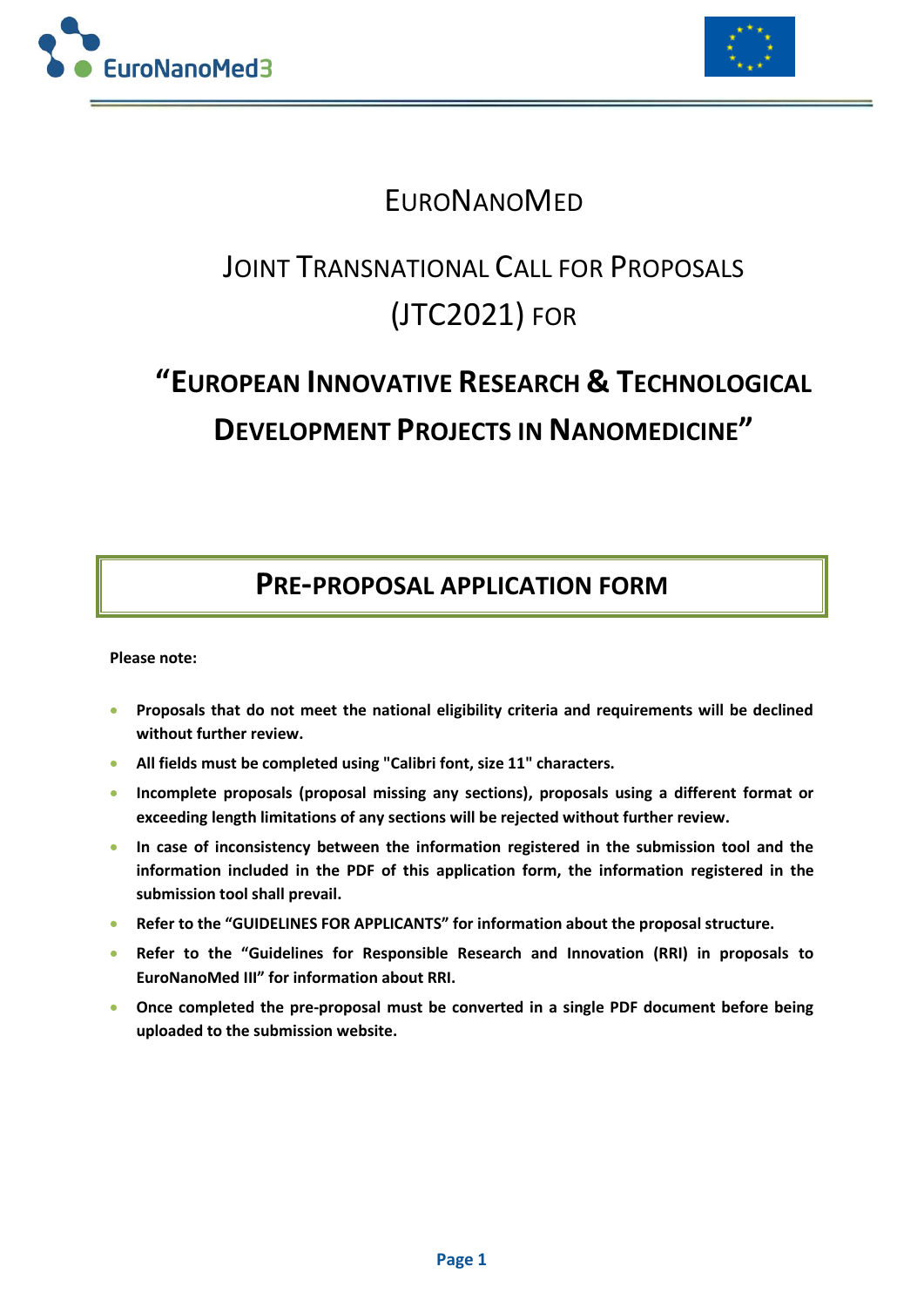#### **CHECKLIST FOR THE COORDINATOR:**

*In order to make sure that your proposal will be eligible to this call, please collect the information required (on the "Call Text", "Guidelines for applicants" and through your contact point) to tick all the sections below before starting to complete this application form.*

#### - **General conditions:**

The project proposal addresses the **AIM/s** of the call

The project proposal meets the **TOPIC/S** of the call

#### - **The composition of the consortium:**

The consortium includes research group(s) from **at least two out of the following three categories**:

- $\checkmark$  A- academia;
- $\checkmark$  B- clinical/public health research sector;
- $\checkmark$  C- enterprise (all sizes of private companies)

 $\Box$  The project proposal involves at least 3 eligible research groups from at least 3 different countries participating in the EuroNanoMed 12<sup>th</sup> joint transnational call.

 $\Box$  The coordinator's institution and the majority of the partners in the consortium are from countries/regions participating in the 12<sup>th</sup> joint transnational call.

 $\Box$  The project proposal is not involving more than two eligible research groups from the same country participating in the call.

 $\Box$  The project proposal involves a maximum of 5 eligible research partners asking for funding. In case of inclusion of partners from underrepresented countries (Bulgaria, Czech Republic, Egypt, Estonia, Latvia, Lithuania, Romania, Slovakia and Taiwan) the project involves a maximum of 7 eligible partners.

 $\Box$  The project proposal involves a maximum of 7 partners.

#### - **Eligibility of consortium partners:**

 $\Box$  I am not a member of EuroNanoMed III Network Steering Committee (NSC) / Call Steering Committee (CSC) or evaluation panel / External Advisory Board

 $\Box$  I have checked that each partner involved in the project proposal is eligible to receive funding by its funding organisation.

 $\Box$  I have verified with each partner involved in the project proposal that they are not involved in more than two proposals submitted to this call.

 $\Box$  I have only submitted one project proposal as coordinator and none as partner.

 $\Box$  For the non-eligible for funding partner I have enclosed in the proposal a signed statement declaring that they will run the project with their own resources.

**Spanish** partners asking for funds to **CDTI** are aware that they have to submit a national application in parallel **(**[https://sede.cdti.gob.es\)](https://sede.cdti.gob.es/)

**Italian** partners asking funds to the Italian Ministry of Health (IMH) have submitted the requested national additional documents in parallel [\(pre-submission eligibility check\)](http://www.salute.gov.it/imgs/C_17_pagineAree_4441_listaFile_itemName_0_file.pdf)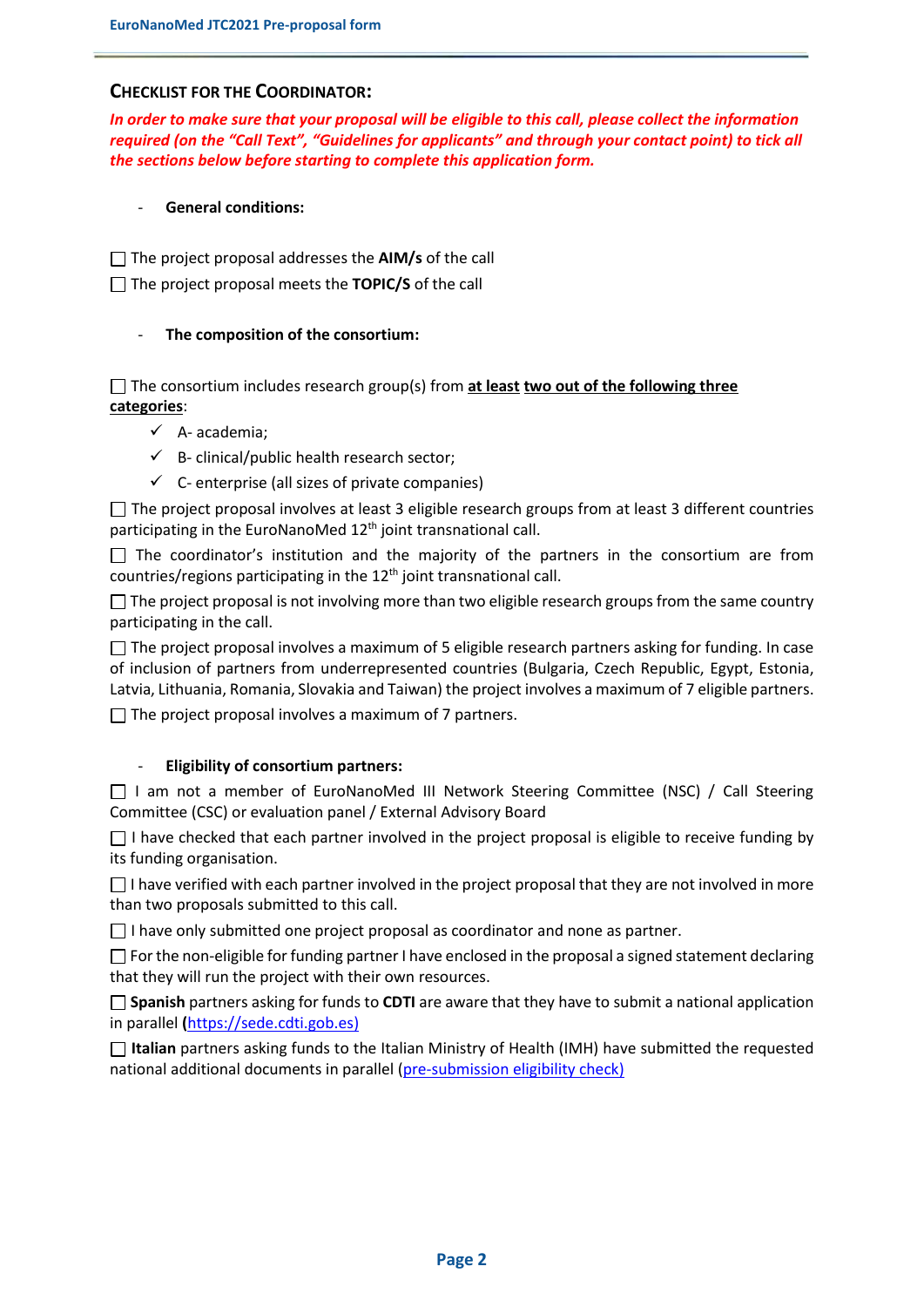#### **1. GENERAL INFORMATION**

| Acronym (max. 15 characters)       | <b>Project duration (months)</b>      |
|------------------------------------|---------------------------------------|
| Total project costs $(\epsilon)^*$ | Total requested budget $(\epsilon)^*$ |

*\*Please make sure that the same figures are entered in the sections that need to be completed online (pt-outline submission tool). Thousand separators and whole numbers should be used only (e.g. 200.000).*

#### **1.1 PROPOSAL CLASSIFICATION**

*Please tick the appropriate boxes to specify the category of your application.*

#### **REGULAR COLLABORATIVE PROJECT**

| A) Innovation applied research projects                              | $\Box$ Yes | $\Box$ No |
|----------------------------------------------------------------------|------------|-----------|
| B) Project with high potential of applicability at short/medium term | $\Box$ Yes | $\Box$ No |

#### **SHORT COLLABORATIVE PROJECT No CONSUMING THE COLLABORATIVE PROJECT**

| Yes | $\Box$ No |
|-----|-----------|

#### **1.2 SCIENTIFIC / TECHNICAL AREA(S)**

*Please tick the appropriate boxes to specify what is (are) the scientific/technical area(s) addressed by your proposal.*

| <b>Diagnostics</b>               | l I Yes    | l INo     |
|----------------------------------|------------|-----------|
| <b>Targeted delivery systems</b> | $\Box$ Yes | $\Box$ No |
| <b>Regenerative medicine</b>     | $\Box$ Yes | $\Box$ No |

#### **1.3 KEYWORDS (FROM 5 UP TO 7)**

*Please list 5 to 7 keywords describing your proposal.*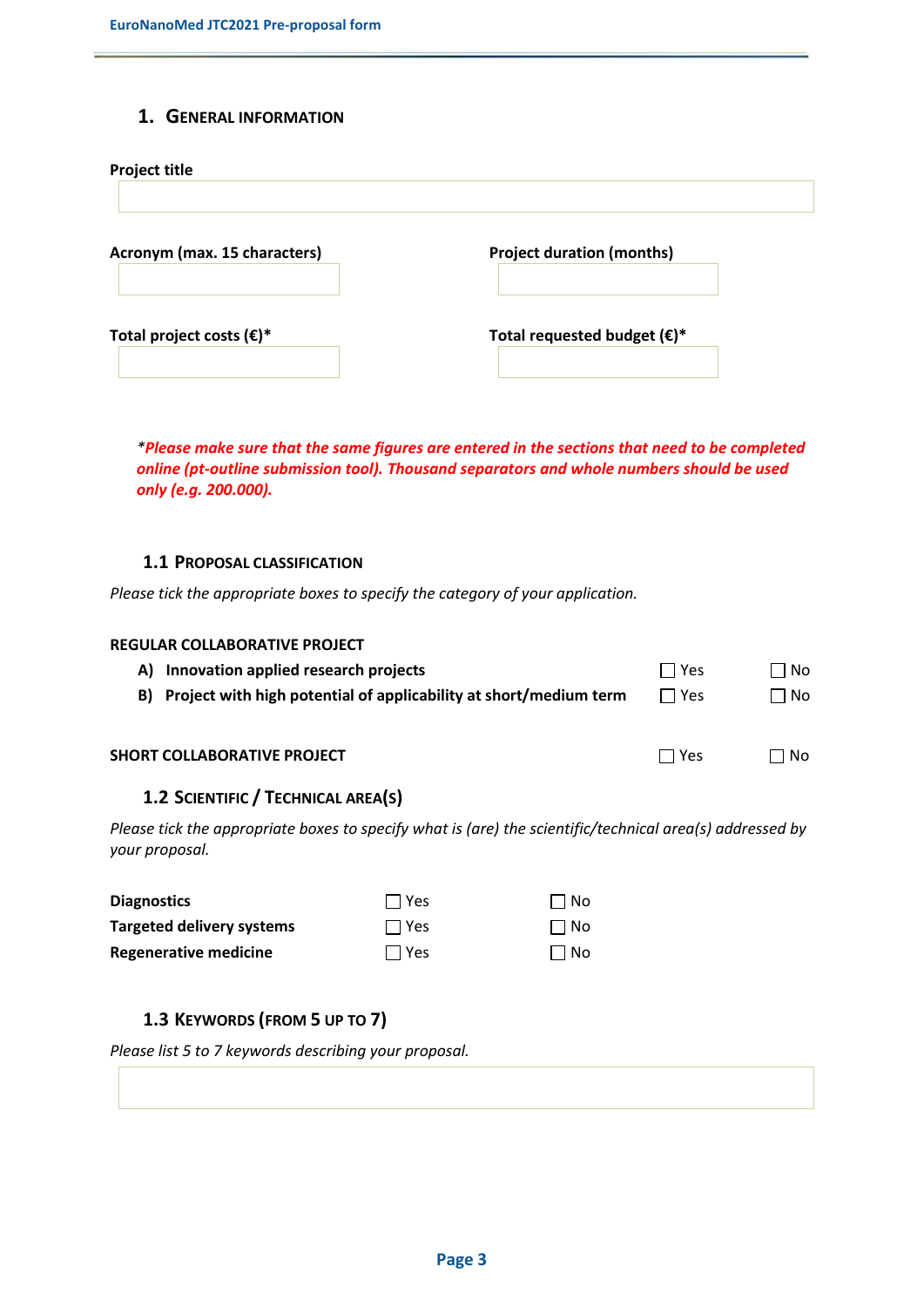#### **1.4 SCIENTIFIC ABSTRACT (MAX. 2,000 CHARACTERS, WITH SPACES)**

*Please give a comprehensive and readable summary of the most important aims and methods of the project. Please note that if the project is selected for funding this abstract is to be published in the newsletter and on the funding organisations' websites.*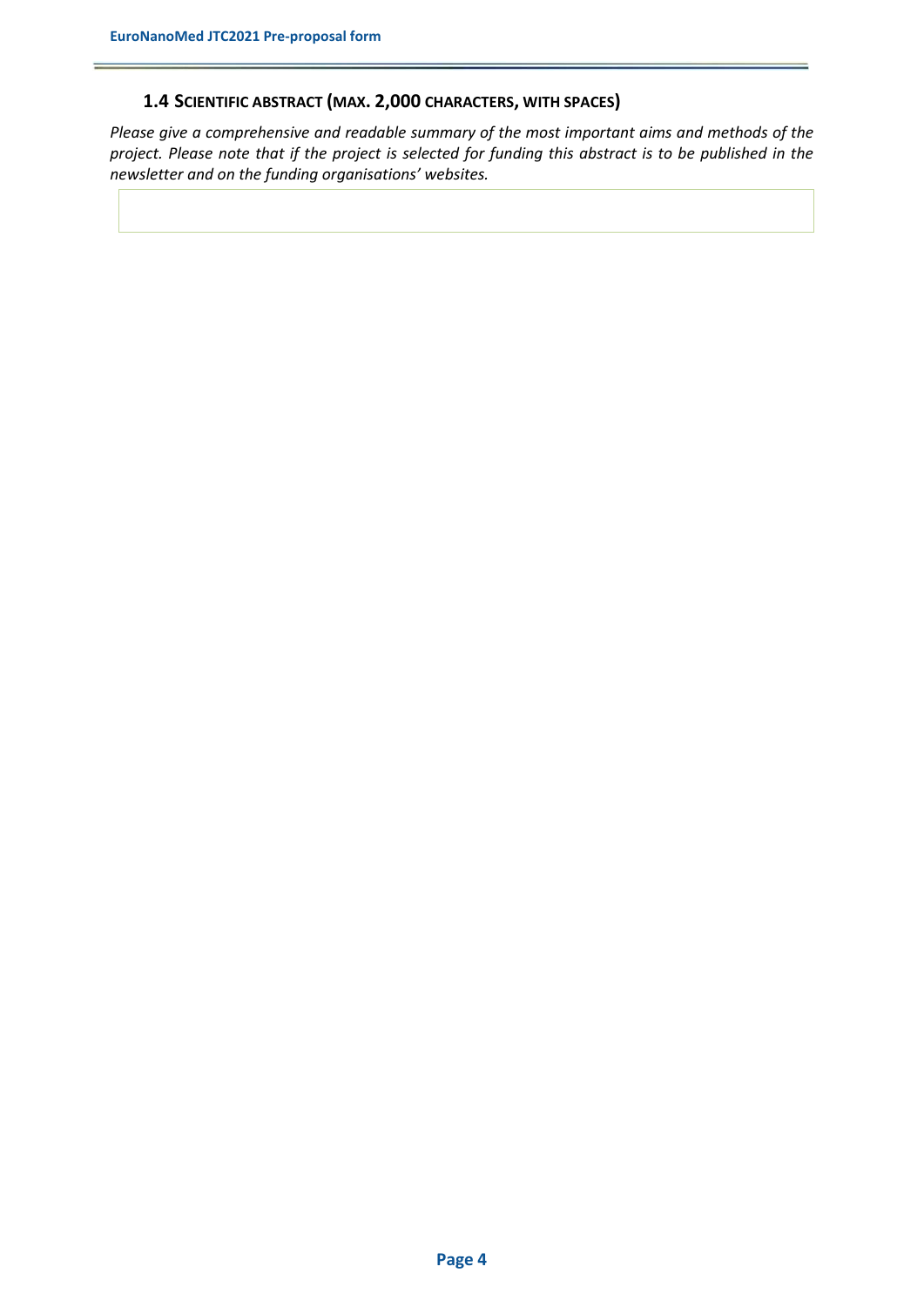#### **2. PROJECT CONSORTIUM**

l

*For each of the partners participating in the project, please fill in the following table.*

#### **2.1 PROJECT COORDINATOR**

| <b>Last Name</b>                                                                                                                             |                                                                                                                                                                                                                                                                                                                                            |
|----------------------------------------------------------------------------------------------------------------------------------------------|--------------------------------------------------------------------------------------------------------------------------------------------------------------------------------------------------------------------------------------------------------------------------------------------------------------------------------------------|
| <b>First Name</b>                                                                                                                            |                                                                                                                                                                                                                                                                                                                                            |
| Gender                                                                                                                                       |                                                                                                                                                                                                                                                                                                                                            |
| <b>Title</b>                                                                                                                                 |                                                                                                                                                                                                                                                                                                                                            |
| Institution                                                                                                                                  |                                                                                                                                                                                                                                                                                                                                            |
| <b>Type of entity</b>                                                                                                                        | □ Academia (research teams working in universities, other higher education<br>institutions or research institutes)<br>Clinical/public health research sector (research teams working in<br>hospitals/public health and/or other health care settings and health<br>organisations)<br>Large enterprise<br>Small and medium enterprise (SME) |
| <b>Department</b>                                                                                                                            |                                                                                                                                                                                                                                                                                                                                            |
| <b>Position</b>                                                                                                                              |                                                                                                                                                                                                                                                                                                                                            |
| <b>Address</b>                                                                                                                               |                                                                                                                                                                                                                                                                                                                                            |
| <b>Postal Code</b>                                                                                                                           |                                                                                                                                                                                                                                                                                                                                            |
| <b>City</b>                                                                                                                                  |                                                                                                                                                                                                                                                                                                                                            |
| <b>Country/Region</b>                                                                                                                        |                                                                                                                                                                                                                                                                                                                                            |
| <b>Relevant funding</b><br>organisation                                                                                                      |                                                                                                                                                                                                                                                                                                                                            |
| <b>Phone</b>                                                                                                                                 |                                                                                                                                                                                                                                                                                                                                            |
| Fax                                                                                                                                          |                                                                                                                                                                                                                                                                                                                                            |
| E-mail                                                                                                                                       |                                                                                                                                                                                                                                                                                                                                            |
| Other information <sup>1</sup>                                                                                                               |                                                                                                                                                                                                                                                                                                                                            |
| <b>Other personnel</b><br>participating in the<br>project<br>(please provide last<br>and first names<br>and positions, 1<br>line per person) |                                                                                                                                                                                                                                                                                                                                            |

<sup>&</sup>lt;sup>1</sup> Industry: Additional information (such as VAT number, turnover, balance sheet) might be requested by your national / regional agency. Please check in the "Guidelines for applicants". If no additional information is requested by your national / regional funding organisation, please write «none».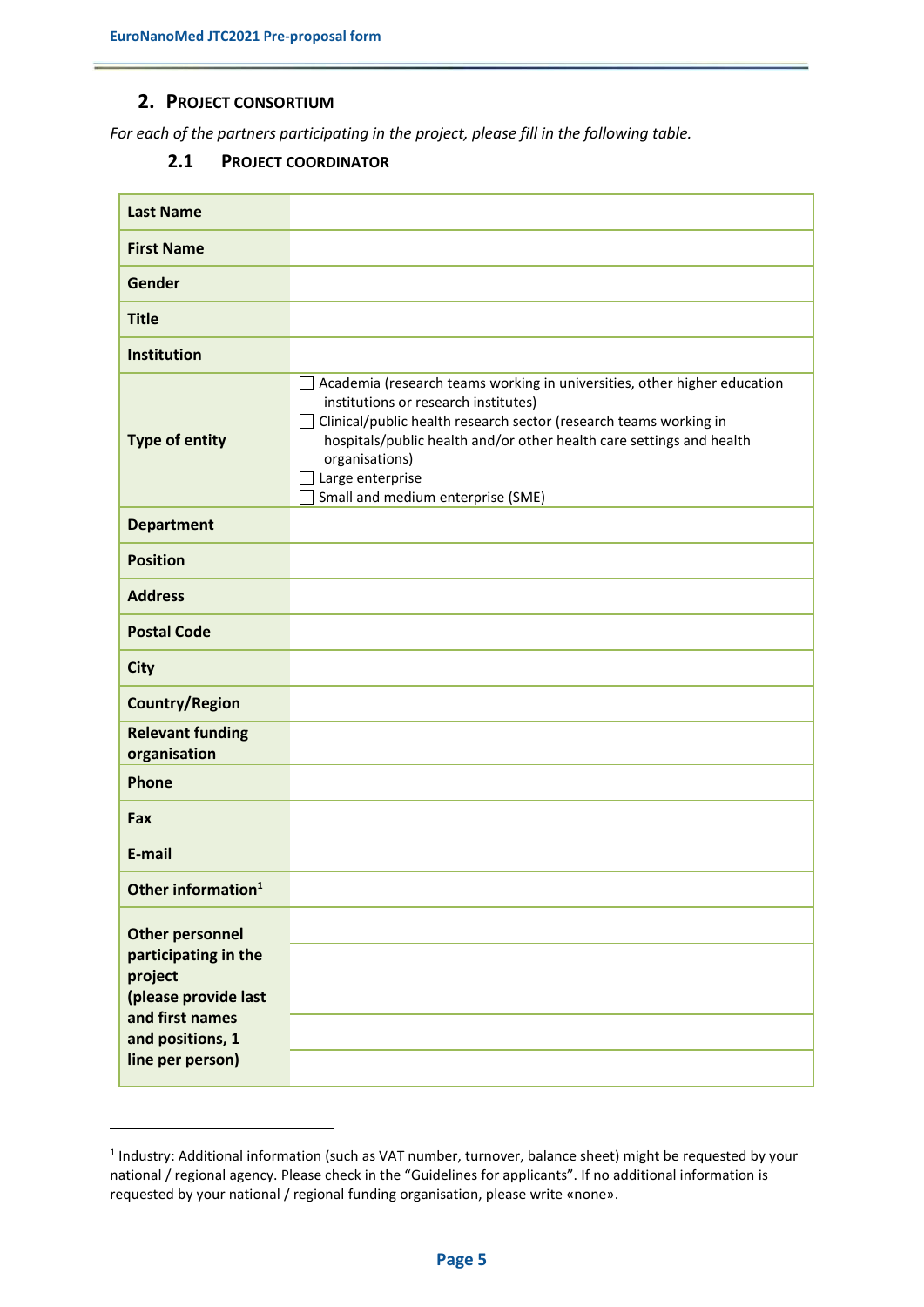#### **2.2 PROJECT PARTNER 2**

| <b>Last Name</b>                                                                                                                             |                                                                                                                                                                                                                                                                                                                                                 |
|----------------------------------------------------------------------------------------------------------------------------------------------|-------------------------------------------------------------------------------------------------------------------------------------------------------------------------------------------------------------------------------------------------------------------------------------------------------------------------------------------------|
| <b>First Name</b>                                                                                                                            |                                                                                                                                                                                                                                                                                                                                                 |
| Gender                                                                                                                                       |                                                                                                                                                                                                                                                                                                                                                 |
| <b>Title</b>                                                                                                                                 |                                                                                                                                                                                                                                                                                                                                                 |
| Institution                                                                                                                                  |                                                                                                                                                                                                                                                                                                                                                 |
| <b>Type of entity</b>                                                                                                                        | $\Box$ Academia (research teams working in universities, other higher education<br>institutions or research institutes)<br>Clinical/public health research sector (research teams working in<br>hospitals/public health and/or other health care settings and health<br>organisations)<br>Large enterprise<br>Small and medium enterprise (SME) |
| <b>Department</b>                                                                                                                            |                                                                                                                                                                                                                                                                                                                                                 |
| <b>Position</b>                                                                                                                              |                                                                                                                                                                                                                                                                                                                                                 |
| <b>Address</b>                                                                                                                               |                                                                                                                                                                                                                                                                                                                                                 |
| <b>Postal Code</b>                                                                                                                           |                                                                                                                                                                                                                                                                                                                                                 |
| <b>City</b>                                                                                                                                  |                                                                                                                                                                                                                                                                                                                                                 |
| <b>Country/Region</b>                                                                                                                        |                                                                                                                                                                                                                                                                                                                                                 |
| <b>Relevant funding</b><br>organisation (if no<br>funding is requested,<br>please write "none") <sup>1</sup>                                 |                                                                                                                                                                                                                                                                                                                                                 |
| Phone                                                                                                                                        |                                                                                                                                                                                                                                                                                                                                                 |
| Fax                                                                                                                                          |                                                                                                                                                                                                                                                                                                                                                 |
| E-mail                                                                                                                                       |                                                                                                                                                                                                                                                                                                                                                 |
| Other information <sup>2</sup>                                                                                                               |                                                                                                                                                                                                                                                                                                                                                 |
| <b>Other personnel</b><br>participating in the<br>project<br>(please provide last and<br>first names<br>and positions, 1<br>line per person) |                                                                                                                                                                                                                                                                                                                                                 |

 $1$  If no funding is requested, a signed statement has to be enclosed declaring in advance that this partner will run the project with its own resources.

<sup>&</sup>lt;sup>2</sup> Industry: Additional information (such as VAT number, turnover, balance sheet) might be requested by your national / regional agency. Please check in the "Guidelines for applicants". If no additional information is requested by your national / regional funding organisation, please write «none».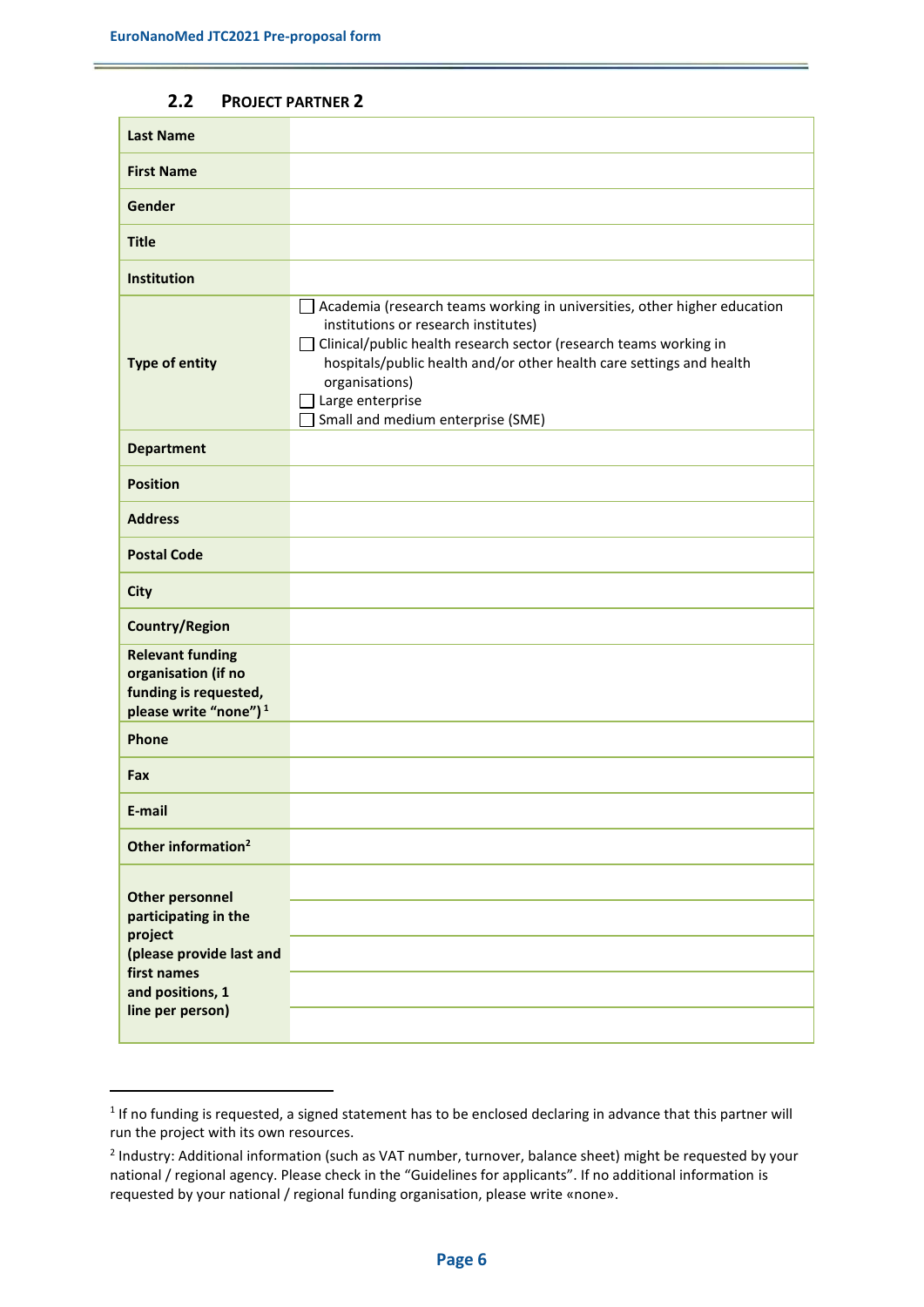#### **2.3 PROJECT PARTNER 3**

| <b>Last Name</b>                                                                                                                             |                                                                                                                                                                                                                                                                                                                                                 |
|----------------------------------------------------------------------------------------------------------------------------------------------|-------------------------------------------------------------------------------------------------------------------------------------------------------------------------------------------------------------------------------------------------------------------------------------------------------------------------------------------------|
| <b>First Name</b>                                                                                                                            |                                                                                                                                                                                                                                                                                                                                                 |
| Gender                                                                                                                                       |                                                                                                                                                                                                                                                                                                                                                 |
| <b>Title</b>                                                                                                                                 |                                                                                                                                                                                                                                                                                                                                                 |
| Institution                                                                                                                                  |                                                                                                                                                                                                                                                                                                                                                 |
| <b>Type of entity</b>                                                                                                                        | $\Box$ Academia (research teams working in universities, other higher education<br>institutions or research institutes)<br>Clinical/public health research sector (research teams working in<br>hospitals/public health and/or other health care settings and health<br>organisations)<br>Large enterprise<br>Small and medium enterprise (SME) |
| <b>Department</b>                                                                                                                            |                                                                                                                                                                                                                                                                                                                                                 |
| <b>Position</b>                                                                                                                              |                                                                                                                                                                                                                                                                                                                                                 |
| <b>Address</b>                                                                                                                               |                                                                                                                                                                                                                                                                                                                                                 |
| <b>Postal Code</b>                                                                                                                           |                                                                                                                                                                                                                                                                                                                                                 |
| <b>City</b>                                                                                                                                  |                                                                                                                                                                                                                                                                                                                                                 |
| <b>Country/Region</b>                                                                                                                        |                                                                                                                                                                                                                                                                                                                                                 |
| <b>Relevant funding</b><br>organisation (if no<br>funding is requested,<br>please write "none") <sup>1</sup>                                 |                                                                                                                                                                                                                                                                                                                                                 |
| Phone                                                                                                                                        |                                                                                                                                                                                                                                                                                                                                                 |
| Fax                                                                                                                                          |                                                                                                                                                                                                                                                                                                                                                 |
| E-mail                                                                                                                                       |                                                                                                                                                                                                                                                                                                                                                 |
| Other information <sup>2</sup>                                                                                                               |                                                                                                                                                                                                                                                                                                                                                 |
| <b>Other personnel</b><br>participating in the<br>project<br>(please provide last and<br>first names<br>and positions, 1<br>line per person) |                                                                                                                                                                                                                                                                                                                                                 |

 $1$  If no funding is requested, a signed statement has to be enclosed declaring in advance that this partner will run the project with its own resources.

<sup>&</sup>lt;sup>2</sup> Industry: Additional information (such as VAT number, turnover, balance sheet) might be requested by your national / regional agency. Please check in the "Guidelines for applicants". If no additional information is requested by your national / regional funding organisation, please write «none».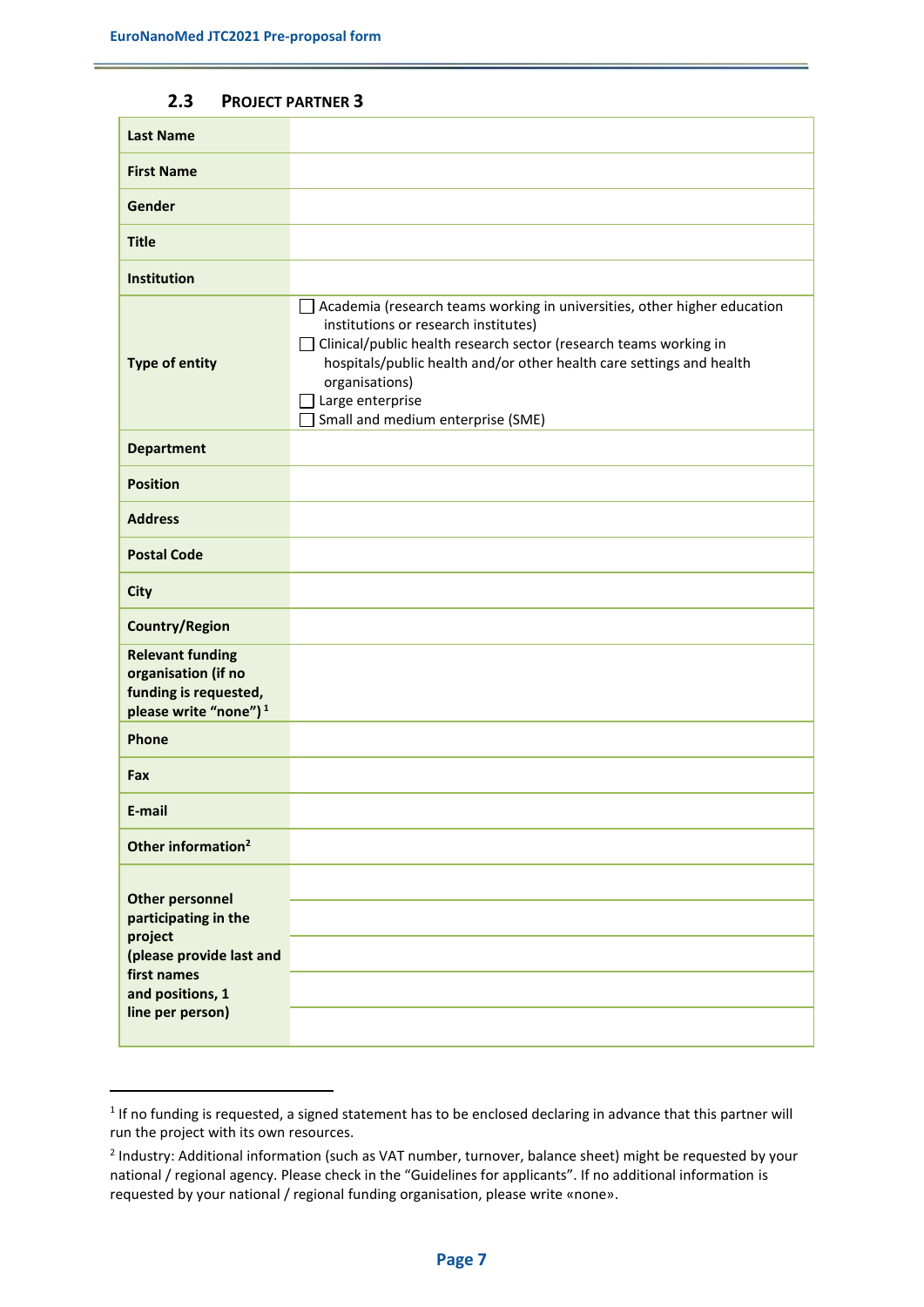#### **2.4 PROJECT PARTNER 4**

| <b>Last Name</b>                                                                                                                             |                                                                                                                                                                                                                                                                                                                                                                |
|----------------------------------------------------------------------------------------------------------------------------------------------|----------------------------------------------------------------------------------------------------------------------------------------------------------------------------------------------------------------------------------------------------------------------------------------------------------------------------------------------------------------|
| <b>First Name</b>                                                                                                                            |                                                                                                                                                                                                                                                                                                                                                                |
| Gender                                                                                                                                       |                                                                                                                                                                                                                                                                                                                                                                |
| <b>Title</b>                                                                                                                                 |                                                                                                                                                                                                                                                                                                                                                                |
| Institution                                                                                                                                  |                                                                                                                                                                                                                                                                                                                                                                |
| <b>Type of entity</b>                                                                                                                        | □ Academia (research teams working in universities, other higher education<br>institutions or research institutes)<br>Clinical/public health research sector (research teams working in<br>$\blacksquare$<br>hospitals/public health and/or other health care settings and health<br>organisations)<br>I Large enterprise<br>Small and medium enterprise (SME) |
| <b>Department</b>                                                                                                                            |                                                                                                                                                                                                                                                                                                                                                                |
| <b>Position</b>                                                                                                                              |                                                                                                                                                                                                                                                                                                                                                                |
| <b>Address</b>                                                                                                                               |                                                                                                                                                                                                                                                                                                                                                                |
| <b>Postal Code</b>                                                                                                                           |                                                                                                                                                                                                                                                                                                                                                                |
| <b>City</b>                                                                                                                                  |                                                                                                                                                                                                                                                                                                                                                                |
| <b>Country/Region</b>                                                                                                                        |                                                                                                                                                                                                                                                                                                                                                                |
| <b>Relevant funding</b><br>organisation (if no<br>funding is requested,<br>please write "none") <sup>1</sup>                                 |                                                                                                                                                                                                                                                                                                                                                                |
| Phone                                                                                                                                        |                                                                                                                                                                                                                                                                                                                                                                |
| Fax                                                                                                                                          |                                                                                                                                                                                                                                                                                                                                                                |
| E-mail                                                                                                                                       |                                                                                                                                                                                                                                                                                                                                                                |
| Other information <sup>2</sup>                                                                                                               |                                                                                                                                                                                                                                                                                                                                                                |
| <b>Other personnel</b><br>participating in the<br>project<br>(please provide last and<br>first names<br>and positions, 1<br>line per person) |                                                                                                                                                                                                                                                                                                                                                                |

 $1$  If no funding is requested, a signed statement has to be enclosed declaring in advance that this partner will run the project with its own resources.

<sup>&</sup>lt;sup>2</sup> Industry: Additional information (such as VAT number, turnover, balance sheet) might be requested by your national / regional agency. Please check in the "Guidelines for applicants". If no additional information is requested by your national / regional funding organisation, please write «none».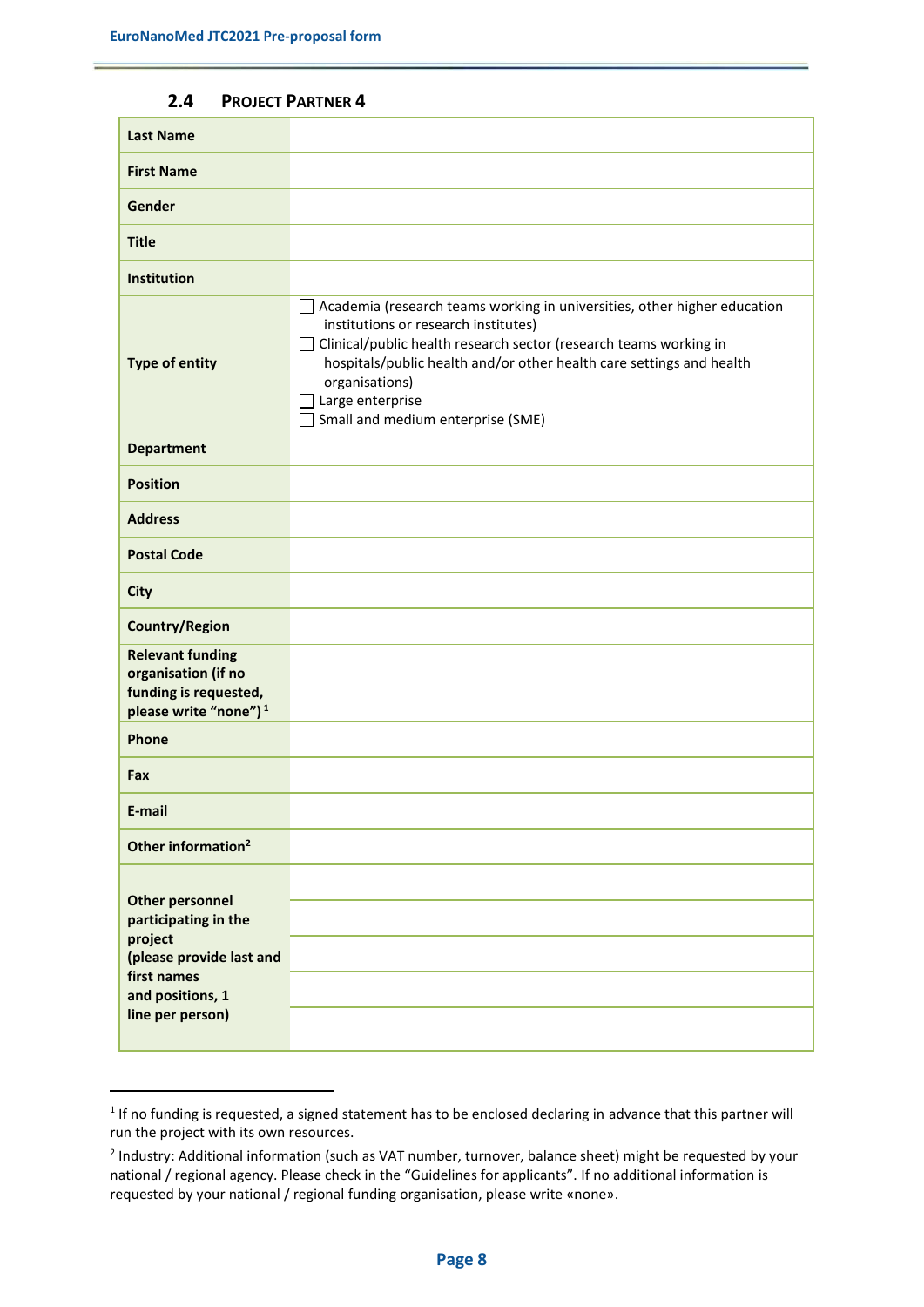#### **2.5 PROJECT PARTNER 5**

| $\Box$ Academia (research teams working in universities, other higher education<br>institutions or research institutes)<br>Clinical/public health research sector (research teams working in<br>hospitals/public health and/or other health care settings and health<br>organisations)<br>Large enterprise<br>Small and medium enterprise (SME) |
|-------------------------------------------------------------------------------------------------------------------------------------------------------------------------------------------------------------------------------------------------------------------------------------------------------------------------------------------------|
|                                                                                                                                                                                                                                                                                                                                                 |
|                                                                                                                                                                                                                                                                                                                                                 |
|                                                                                                                                                                                                                                                                                                                                                 |
|                                                                                                                                                                                                                                                                                                                                                 |
|                                                                                                                                                                                                                                                                                                                                                 |
|                                                                                                                                                                                                                                                                                                                                                 |
|                                                                                                                                                                                                                                                                                                                                                 |
|                                                                                                                                                                                                                                                                                                                                                 |
|                                                                                                                                                                                                                                                                                                                                                 |
|                                                                                                                                                                                                                                                                                                                                                 |
|                                                                                                                                                                                                                                                                                                                                                 |
|                                                                                                                                                                                                                                                                                                                                                 |
|                                                                                                                                                                                                                                                                                                                                                 |

 $1$  If no funding is requested, a signed statement has to be enclosed declaring in advance that this partner will run the project with its own resources.

<sup>&</sup>lt;sup>2</sup> Industry: Additional information (such as VAT number, turnover, balance sheet) might be requested by your national / regional agency. Please check in the "Guidelines for applicants". If no additional information is requested by your national / regional funding organisation, please write «none».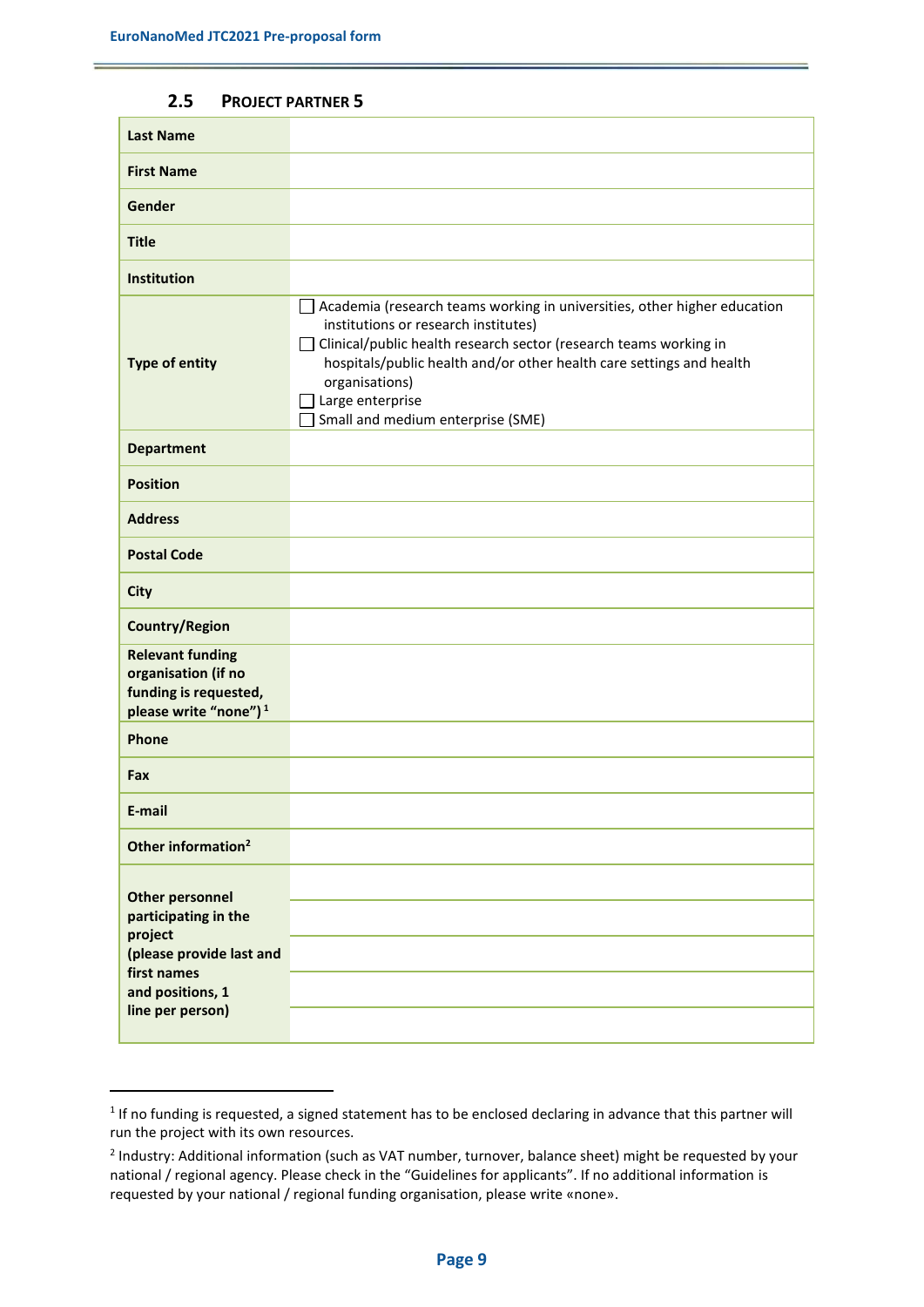#### **2.6 PROJECT PARTNER 6**

*Only in case of inclusion of partners from underrepresented countries (Bulgaria, Czech Republic, Egypt, Estonia, Latvia, Lithuania, Romania, Slovakia and Taiwan)*

| <b>Last Name</b>                                                                                                                             |                                                                                                                                                                                                                                                                                                                                                                             |
|----------------------------------------------------------------------------------------------------------------------------------------------|-----------------------------------------------------------------------------------------------------------------------------------------------------------------------------------------------------------------------------------------------------------------------------------------------------------------------------------------------------------------------------|
| <b>First Name</b>                                                                                                                            |                                                                                                                                                                                                                                                                                                                                                                             |
| Gender                                                                                                                                       |                                                                                                                                                                                                                                                                                                                                                                             |
| <b>Title</b>                                                                                                                                 |                                                                                                                                                                                                                                                                                                                                                                             |
| Institution                                                                                                                                  |                                                                                                                                                                                                                                                                                                                                                                             |
| <b>Type of entity</b>                                                                                                                        | $\Box$ Academia (research teams working in universities, other higher education<br>institutions or research institutes)<br>Clinical/public health research sector (research teams working in<br>$\overline{\phantom{0}}$<br>hospitals/public health and/or other health care settings and health<br>organisations)<br>Large enterprise<br>Small and medium enterprise (SME) |
| <b>Department</b>                                                                                                                            |                                                                                                                                                                                                                                                                                                                                                                             |
| <b>Position</b>                                                                                                                              |                                                                                                                                                                                                                                                                                                                                                                             |
| <b>Address</b>                                                                                                                               |                                                                                                                                                                                                                                                                                                                                                                             |
| <b>Postal Code</b>                                                                                                                           |                                                                                                                                                                                                                                                                                                                                                                             |
| <b>City</b>                                                                                                                                  |                                                                                                                                                                                                                                                                                                                                                                             |
| <b>Country/Region</b>                                                                                                                        |                                                                                                                                                                                                                                                                                                                                                                             |
| <b>Relevant funding</b><br>organisation (if no<br>funding is requested,<br>please write "none") <sup>1</sup>                                 |                                                                                                                                                                                                                                                                                                                                                                             |
| Phone                                                                                                                                        |                                                                                                                                                                                                                                                                                                                                                                             |
| Fax                                                                                                                                          |                                                                                                                                                                                                                                                                                                                                                                             |
| E-mail                                                                                                                                       |                                                                                                                                                                                                                                                                                                                                                                             |
| Other information <sup>2</sup>                                                                                                               |                                                                                                                                                                                                                                                                                                                                                                             |
| <b>Other personnel</b><br>participating in the<br>project<br>(please provide last and<br>first names<br>and positions, 1<br>line per person) |                                                                                                                                                                                                                                                                                                                                                                             |

 $1$  If no funding is requested, a signed statement has to be enclosed declaring in advance that this partner will run the project with its own resources.

<sup>&</sup>lt;sup>2</sup> Industry: Additional information (such as VAT number, turnover, balance sheet) might be requested by your national / regional agency. Please check in the "Guidelines for applicants". If no additional information is requested by your national / regional funding organisation, please write «none».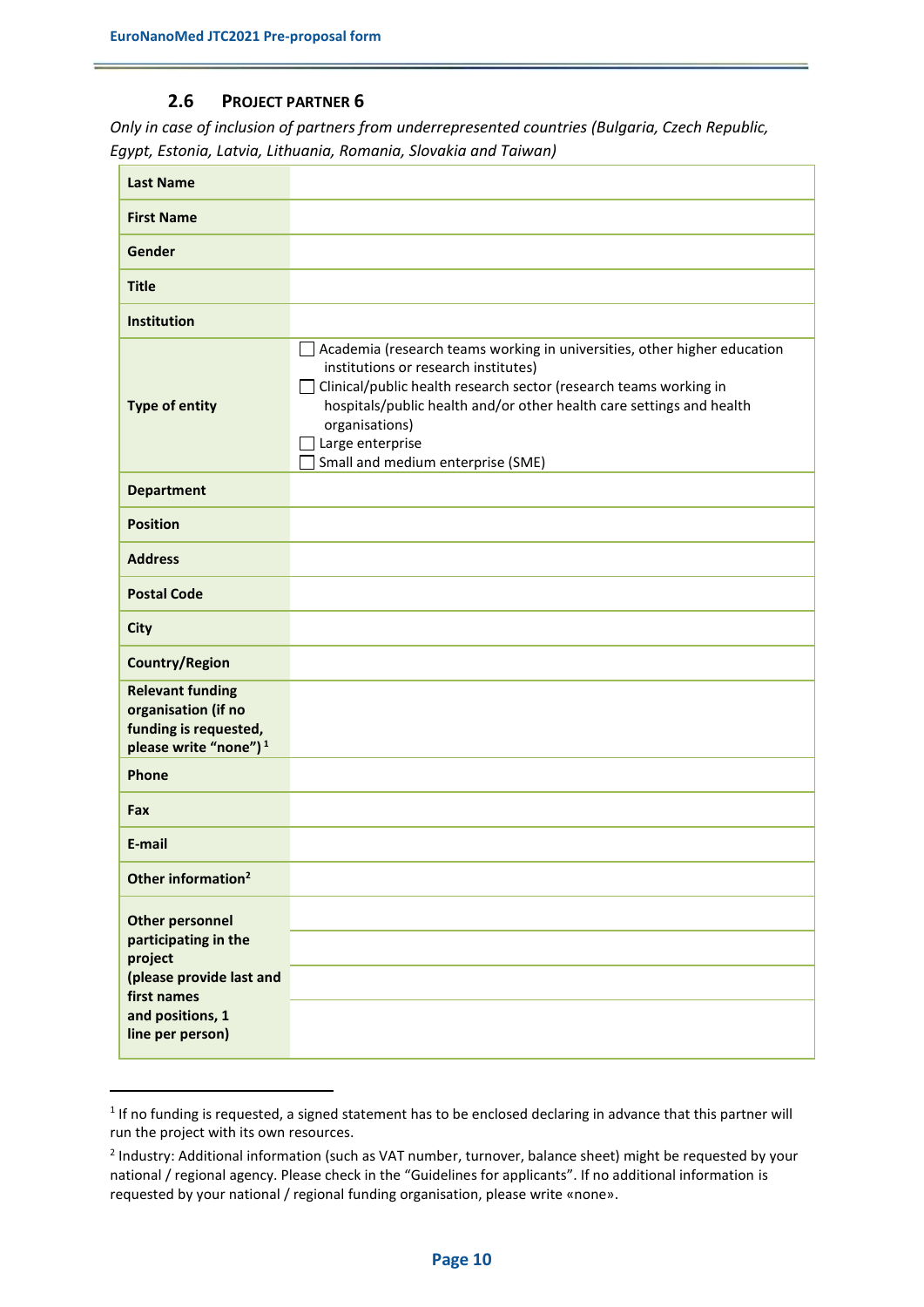#### **2.7 PROJECT PARTNER 7**

*Only in case of inclusion of partners from underrepresented countries (Bulgaria, Czech Republic, Egypt, Estonia, Latvia, Lithuania, Romania, Slovakia and Taiwan)*

| <b>Last Name</b>                                                                                                                             |                                                                                                                                                                                                                                                                                                                                                            |
|----------------------------------------------------------------------------------------------------------------------------------------------|------------------------------------------------------------------------------------------------------------------------------------------------------------------------------------------------------------------------------------------------------------------------------------------------------------------------------------------------------------|
| <b>First Name</b>                                                                                                                            |                                                                                                                                                                                                                                                                                                                                                            |
| Gender                                                                                                                                       |                                                                                                                                                                                                                                                                                                                                                            |
| <b>Title</b>                                                                                                                                 |                                                                                                                                                                                                                                                                                                                                                            |
| <b>Institution</b>                                                                                                                           |                                                                                                                                                                                                                                                                                                                                                            |
| <b>Type of entity</b>                                                                                                                        | $\Box$ Academia (research teams working in universities, other higher education<br>institutions or research institutes)<br>Clinical/public health research sector (research teams working in<br>$\perp$<br>hospitals/public health and/or other health care settings and health<br>organisations)<br>Large enterprise<br>Small and medium enterprise (SME) |
| <b>Department</b>                                                                                                                            |                                                                                                                                                                                                                                                                                                                                                            |
| <b>Position</b>                                                                                                                              |                                                                                                                                                                                                                                                                                                                                                            |
| <b>Address</b>                                                                                                                               |                                                                                                                                                                                                                                                                                                                                                            |
| <b>Postal Code</b>                                                                                                                           |                                                                                                                                                                                                                                                                                                                                                            |
| <b>City</b>                                                                                                                                  |                                                                                                                                                                                                                                                                                                                                                            |
| <b>Country/Region</b>                                                                                                                        |                                                                                                                                                                                                                                                                                                                                                            |
| <b>Relevant funding</b><br>organisation (if no<br>funding is requested,<br>please write "none") <sup>1</sup>                                 |                                                                                                                                                                                                                                                                                                                                                            |
| Phone                                                                                                                                        |                                                                                                                                                                                                                                                                                                                                                            |
| Fax                                                                                                                                          |                                                                                                                                                                                                                                                                                                                                                            |
| E-mail                                                                                                                                       |                                                                                                                                                                                                                                                                                                                                                            |
| Other information <sup>2</sup>                                                                                                               |                                                                                                                                                                                                                                                                                                                                                            |
| <b>Other personnel</b><br>participating in the<br>project<br>(please provide last<br>and first names<br>and positions, 1<br>line per person) |                                                                                                                                                                                                                                                                                                                                                            |

 $1$  If no funding is requested, a signed statement has to be enclosed declaring in advance that this partner will run the project with its own resources.

<sup>&</sup>lt;sup>2</sup> Industry: Additional information (such as VAT number, turnover, balance sheet) might be requested by your national / regional agency. Please check in the "Guidelines for applicants". If no additional information is requested by your national / regional funding organisation, please write «none».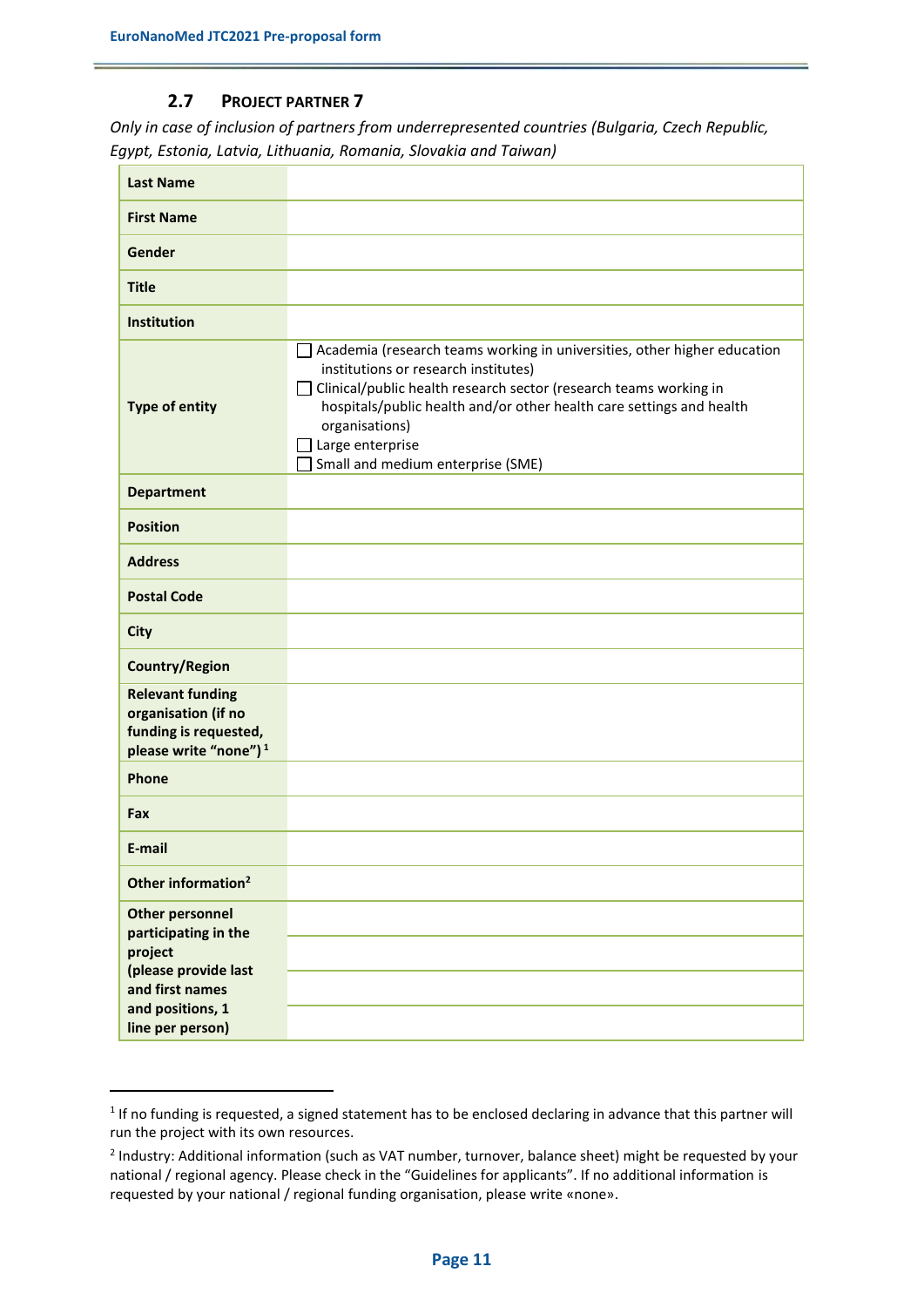#### **3. PROJECT DESCRIPTION (MAX. 5 PAGES)**

*The following six subsections MUST be completed in these five pages:*

- *1. Background, present state of the art and preliminary results obtained by the consortium members*
- *2. Objectives, the rationale, the methodology highlighting the novelty, originality and feasibility*
- 3. *Justify how the proposal fits in the scope of the call and explain the nanotechnology dimension of the proposed work and its added value to the scientific question addressed in the proposal [please state the Technology Readiness Levels (TRL) window where your project starts and finishes (See "Guidelines for Applicants, Annex 3")]*
- *4. Describe the unmet medical and patient need that is addressed by the proposed work and the potential health impact that the results of your proposed work will have*
- *5. Added value of the transnational collaboration*
- *6. Presents your initial reflections around Responsible Research and Innovation (RRI) and how relevant RRI measures (if any) are implemented in this project proposal in nanomedicine<sup>1</sup>*

If the application concerns a request for extension of a project funded in previous EuroNanoMed calls, please add 1 additional page describing the scientific results achieved in that project so far.

## **3.1. DIAGRAM WHICH COMPILES THE WORK PLAN, TIMELINE, SEQUENCING OF WORK PACKAGES, THE CONTRIBUTION OF THE PARTNERS TO EACH WORK PACKAGE AND THEIR INTERACTIONS (TIMEPLAN, GANTT AND/OR PERT, MAX. 1 PAGE)**

## **3.2. IN ADDITION, FOUR MORE PAGES CAN BE ADDED TO THE PRE-PROPOSAL (OPTIONAL):**

- List of references (max. 1 page)
- Page with diagrams, figures, etc. to support the work plan description (max. 1 page)
- List of abbreviations (max. 1 page)
- Self-funded partner's letter of commitment

 $\overline{\phantom{a}}$ 

<sup>1</sup> EuroNanoMed RRI guidelines: <http://euronanomed.net/joint-calls/enmiii-rri-guidelines/>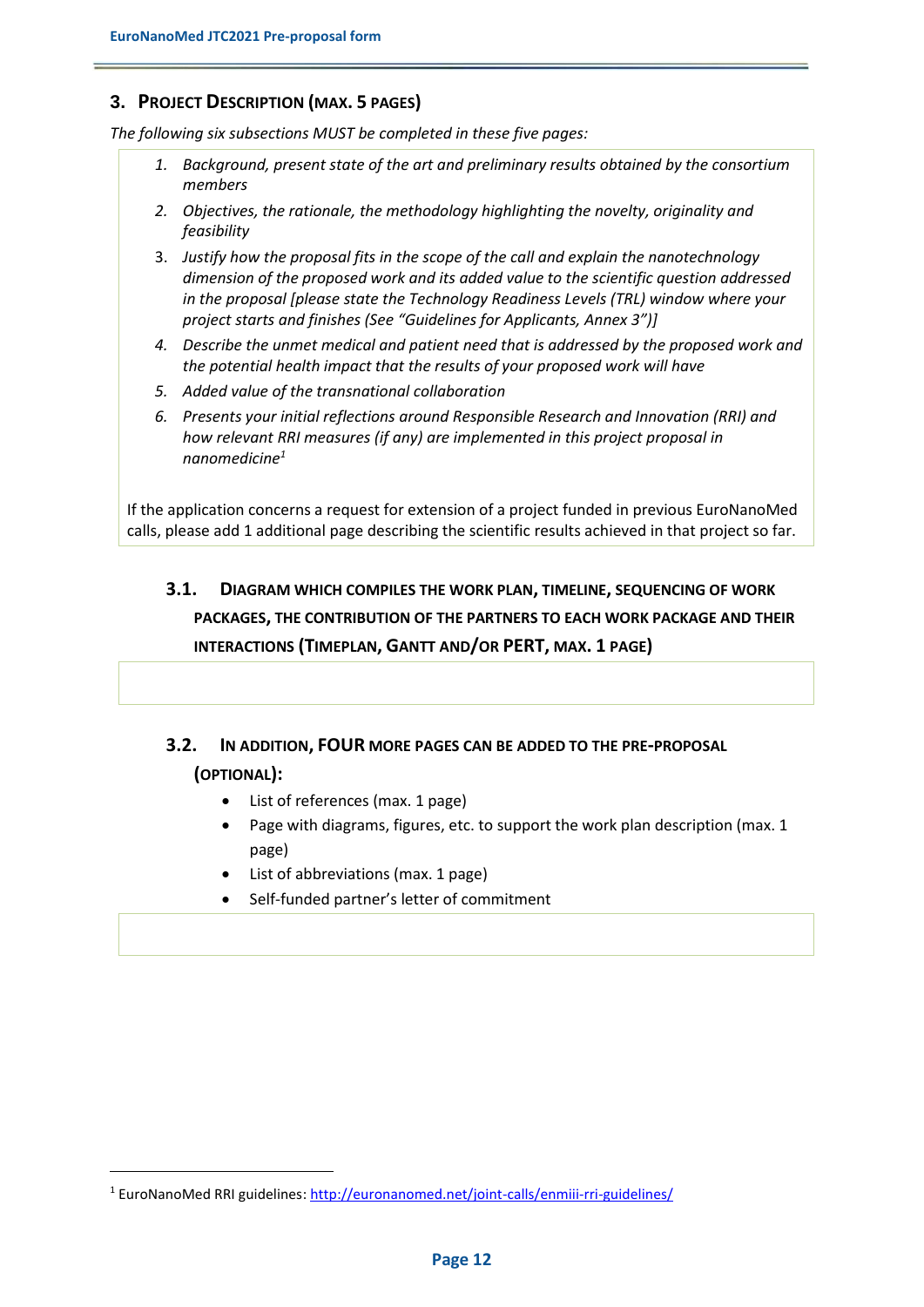## 4. FINANCIAL PLAN OF PROJECT BUDGET (IN €): PLEASE MAKE SURE THAT THE SAME FIGURES ARE ENTERED IN THE SECTIONS THAT NEED TO BE **COMPLETED ONLINE (PT-OUTLINE SUBMISSION TOOL)**

*Please note that not all types of expenditure are fundable by all funding organisations (see the 'Guidelines for applicants' for details on the eligibility criteria and/or contact the relevant EuroNanoMed national/regional funding organisation). Thousand separators and whole numbers should be used only (e.g. 200.000).*

| <b>Partners</b>                           |                      | Partner 1                 |                   | <b>Partner 2</b>   |                      | <b>Partner 3</b> |               | Partner 4                 |                   | <b>Partner 5</b>          |            | Partner 6                 | <b>Partner 7</b> |                                  |       |                    |
|-------------------------------------------|----------------------|---------------------------|-------------------|--------------------|----------------------|------------------|---------------|---------------------------|-------------------|---------------------------|------------|---------------------------|------------------|----------------------------------|-------|--------------------|
| Name (group<br>leader)                    |                      |                           |                   |                    |                      |                  |               |                           |                   |                           |            |                           |                  |                                  |       |                    |
| Institution                               |                      |                           |                   |                    |                      |                  |               |                           |                   |                           |            |                           |                  |                                  |       |                    |
| Country                                   |                      |                           |                   |                    |                      |                  |               |                           |                   |                           |            |                           |                  |                                  |       |                    |
| Funding<br>organisation                   |                      |                           |                   |                    |                      |                  |               |                           |                   |                           |            |                           |                  |                                  |       |                    |
| <b>PROJECT</b><br>COSTS $(E)$             | <b>Total</b><br>cost | <b>Total</b><br>Requested | <b>Total cost</b> | Total<br>Requested | <b>Total</b><br>cost | Requested        | Total<br>cost | <b>Total</b><br>Requested | <b>Total cost</b> | <b>Total</b><br>Requested | Total cost | <b>Total</b><br>Requested | Total cost       | <b>Total</b><br><b>Requested</b> | Total | Total<br>Requested |
| Personnel €                               |                      |                           |                   |                    |                      |                  |               |                           |                   |                           |            |                           |                  |                                  |       |                    |
| Consumables<br>€                          |                      |                           |                   |                    |                      |                  |               |                           |                   |                           |            |                           |                  |                                  |       |                    |
| Equipment $\epsilon$                      |                      |                           |                   |                    |                      |                  |               |                           |                   |                           |            |                           |                  |                                  |       |                    |
| Travel $\boldsymbol{\epsilon}^{\text{1}}$ |                      |                           |                   |                    |                      |                  |               |                           |                   |                           |            |                           |                  |                                  |       |                    |
| Other direct<br>costs $\epsilon^2$        |                      |                           |                   |                    |                      |                  |               |                           |                   |                           |            |                           |                  |                                  |       |                    |
| Overheads $\epsilon^3$                    |                      |                           |                   |                    |                      |                  |               |                           |                   |                           |            |                           |                  |                                  |       |                    |
| <b>Total</b>                              |                      |                           |                   |                    |                      |                  |               |                           |                   |                           |            |                           |                  |                                  |       |                    |

1 please take into account that coordinators and partners shall present the projects at a midterm or final EuroNanoMed symposium

2 e.g. subcontracting, provisions, licensing fees; may not be eligible costs in all countries (will be handled according national regulations)

3 Overhead costs: funding according to national regulations

4 Those countries whose currency is different than € shall include their national currency in brackets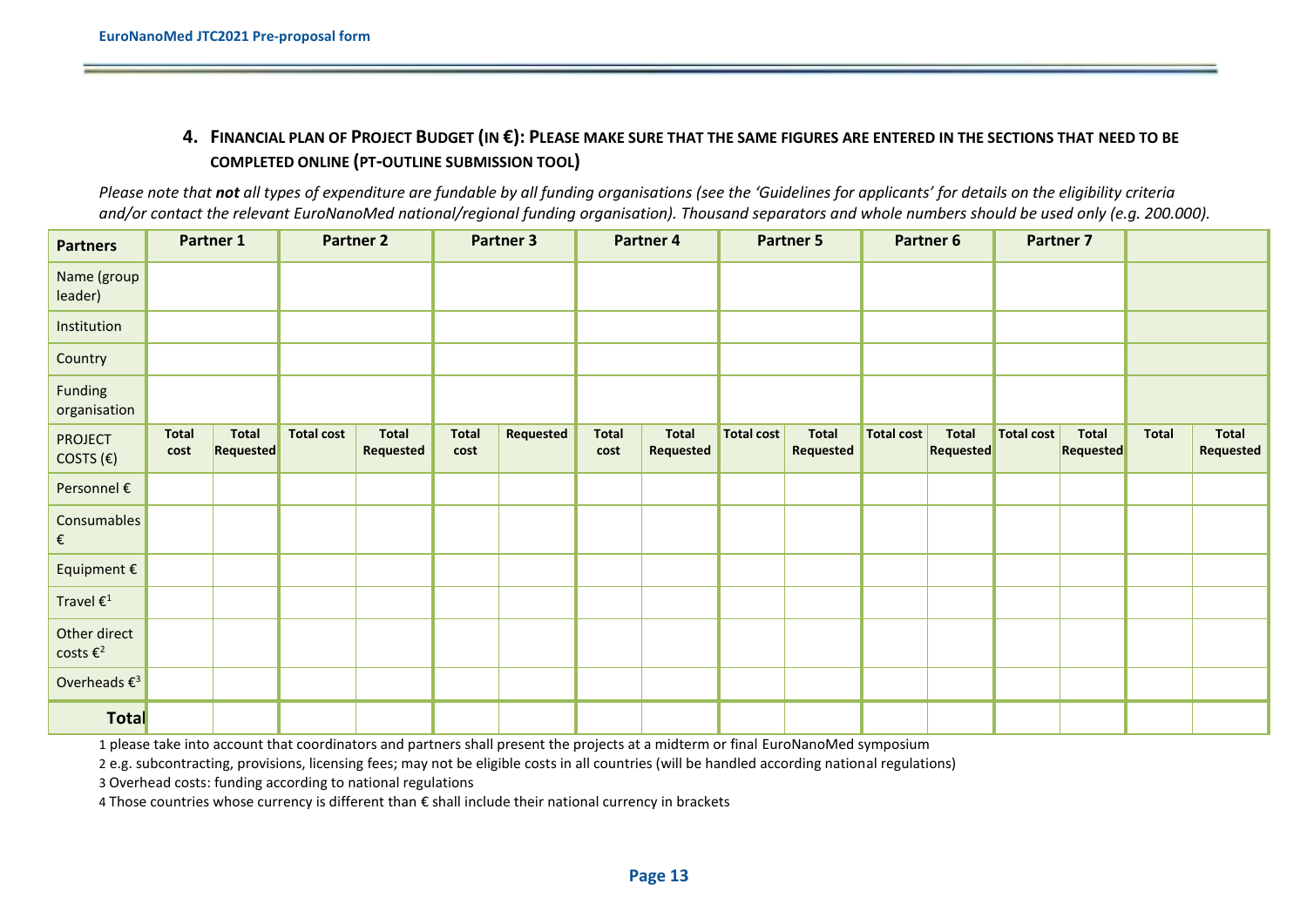## 4.1. FINANCIAL PLAN OF PROJECT PARTNER 1 (IN €): PLEASE MAKE SURE THAT THE SAME FIGURES ARE ENTERED IN THE SECTIONS THAT NEED TO BE **COMPLETED ONLINE (PT-OUTLINE SUBMISSION TOOL)**

|                                                                                                                                  |                         | <b>Total</b>       |                                  |  |
|----------------------------------------------------------------------------------------------------------------------------------|-------------------------|--------------------|----------------------------------|--|
| <b>Type</b>                                                                                                                      | <b>Item Description</b> | <b>Total costs</b> | <b>Total</b><br><b>Requested</b> |  |
| Personnel<br>Please specify (e.g. PhD students, Post Doc<br>researchers, technicians and the number of<br>Person-Months)         |                         |                    |                                  |  |
| <b>Consumables</b><br>Please specify (e.g. reagents, kits, antibodies,<br>cell culture material, animals etc.)                   |                         |                    |                                  |  |
| <b>Equipment</b><br>Please specify equipment                                                                                     |                         |                    |                                  |  |
| <b>Travel</b><br>Please specify (e.g. allowances, meeting fees<br>etc.)                                                          |                         |                    |                                  |  |
| <b>Other</b><br>Please specify (e.g. animal costs,<br>subcontracting, provisions, licensing fees,<br>patents, publications, etc) |                         |                    |                                  |  |
| Overhead*                                                                                                                        |                         |                    |                                  |  |
|                                                                                                                                  | <b>Total</b>            |                    |                                  |  |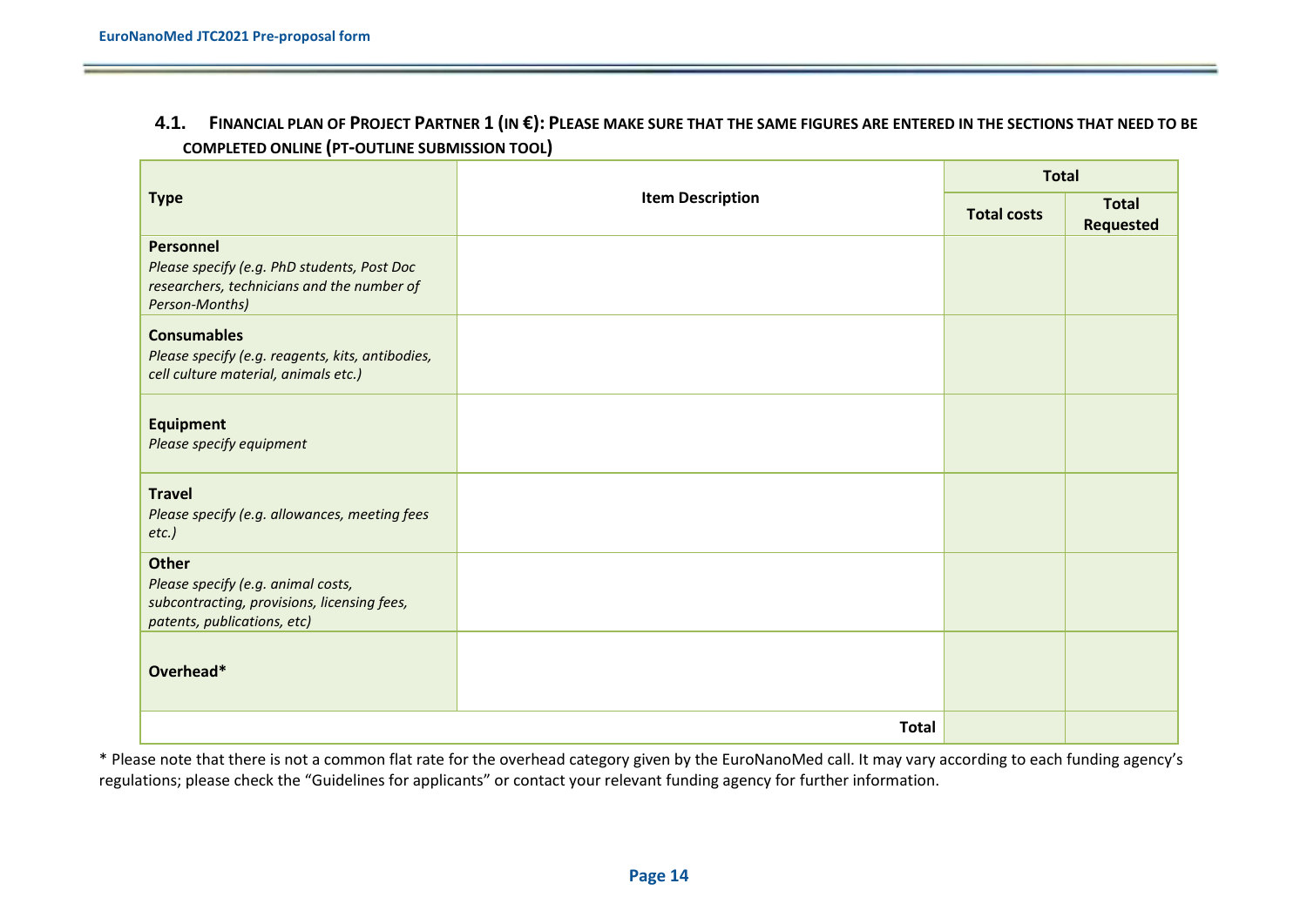## 4.2. FINANCIAL PLAN OF PROJECT PARTNER 2 (IN €): PLEASE MAKE SURE THAT THE SAME FIGURES ARE ENTERED IN THE SECTIONS THAT NEED TO BE **COMPLETED ONLINE (PT-OUTLINE SUBMISSION TOOL)**

|                                                                                                                                  |                         | <b>Total</b>       |                                  |  |
|----------------------------------------------------------------------------------------------------------------------------------|-------------------------|--------------------|----------------------------------|--|
| <b>Type</b>                                                                                                                      | <b>Item Description</b> | <b>Total costs</b> | <b>Total</b><br><b>Requested</b> |  |
| Personnel<br>Please specify (e.g. PhD students, Post Doc<br>researchers, technicians and the number of<br>Person-Months)         |                         |                    |                                  |  |
| <b>Consumables</b><br>Please specify (e.g. reagents, kits, antibodies,<br>cell culture material, animals etc.)                   |                         |                    |                                  |  |
| <b>Equipment</b><br>Please specify equipment                                                                                     |                         |                    |                                  |  |
| <b>Travel</b><br>Please specify (e.g. allowances, meeting fees<br>etc.)                                                          |                         |                    |                                  |  |
| <b>Other</b><br>Please specify (e.g. animal costs,<br>subcontracting, provisions, licensing fees,<br>patents, publications, etc) |                         |                    |                                  |  |
| Overhead*                                                                                                                        |                         |                    |                                  |  |
|                                                                                                                                  | <b>Total</b>            |                    |                                  |  |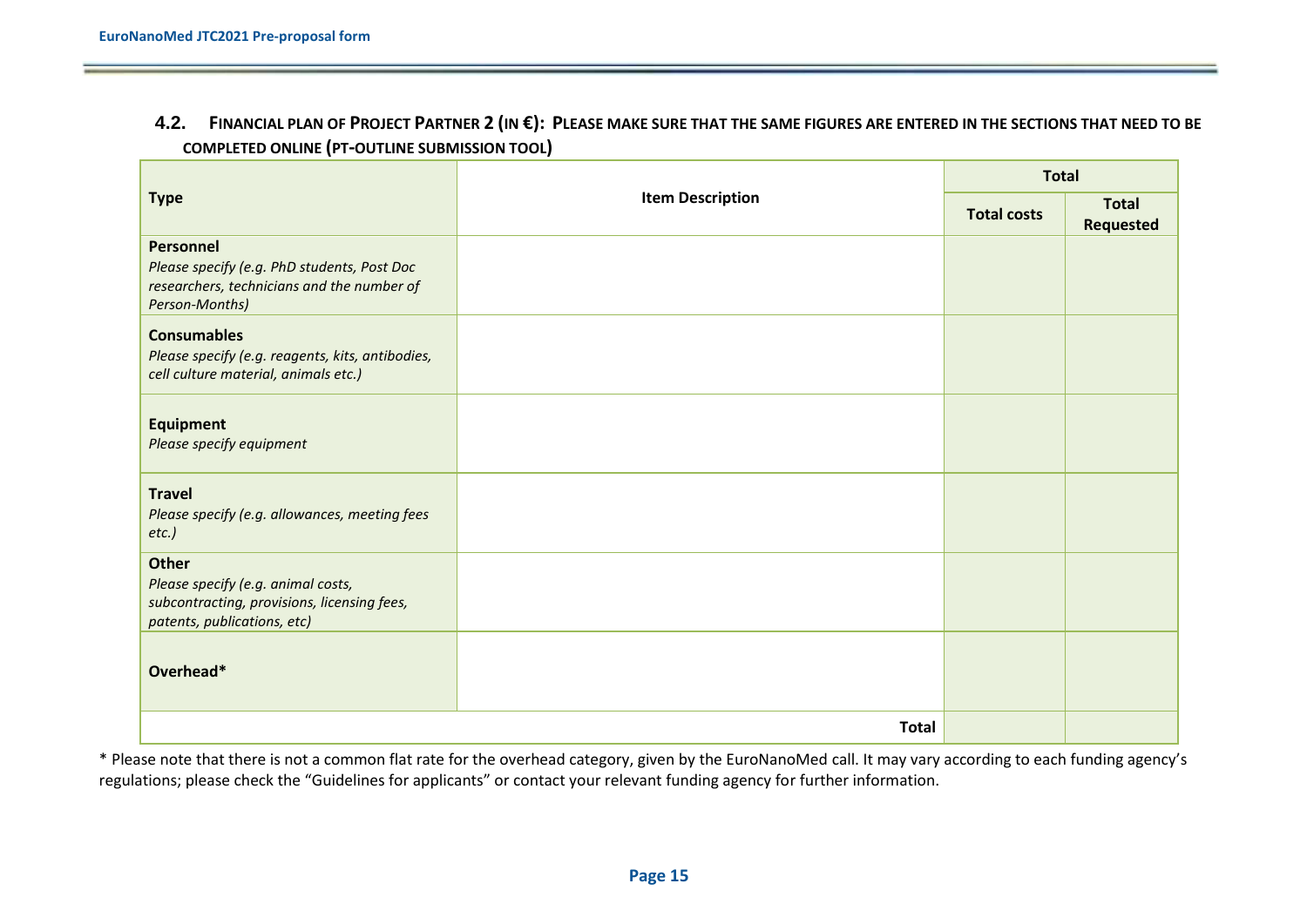## 4.3. FINANCIAL PLAN OF PROJECT PARTNER 3 (IN €): PLEASE MAKE SURE THAT THE SAME FIGURES ARE ENTERED IN THE SECTIONS THAT NEED TO BE **COMPLETED ONLINE (PT-OUTLINE SUBMISSION TOOL)**

|                                                                                                                                  |                         | <b>Total</b>       |                                  |  |
|----------------------------------------------------------------------------------------------------------------------------------|-------------------------|--------------------|----------------------------------|--|
| <b>Type</b>                                                                                                                      | <b>Item Description</b> | <b>Total costs</b> | <b>Total</b><br><b>Requested</b> |  |
| Personnel<br>Please specify (e.g. PhD students, Post Doc<br>researchers, technicians and the number of<br>Person-Months)         |                         |                    |                                  |  |
| <b>Consumables</b><br>Please specify (e.g. reagents, kits, antibodies,<br>cell culture material, animals etc.)                   |                         |                    |                                  |  |
| <b>Equipment</b><br>Please specify equipment                                                                                     |                         |                    |                                  |  |
| <b>Travel</b><br>Please specify (e.g. allowances, meeting fees<br>etc.)                                                          |                         |                    |                                  |  |
| <b>Other</b><br>Please specify (e.g. animal costs,<br>subcontracting, provisions, licensing fees,<br>patents, publications, etc) |                         |                    |                                  |  |
| Overhead*                                                                                                                        |                         |                    |                                  |  |
|                                                                                                                                  | <b>Total</b>            |                    |                                  |  |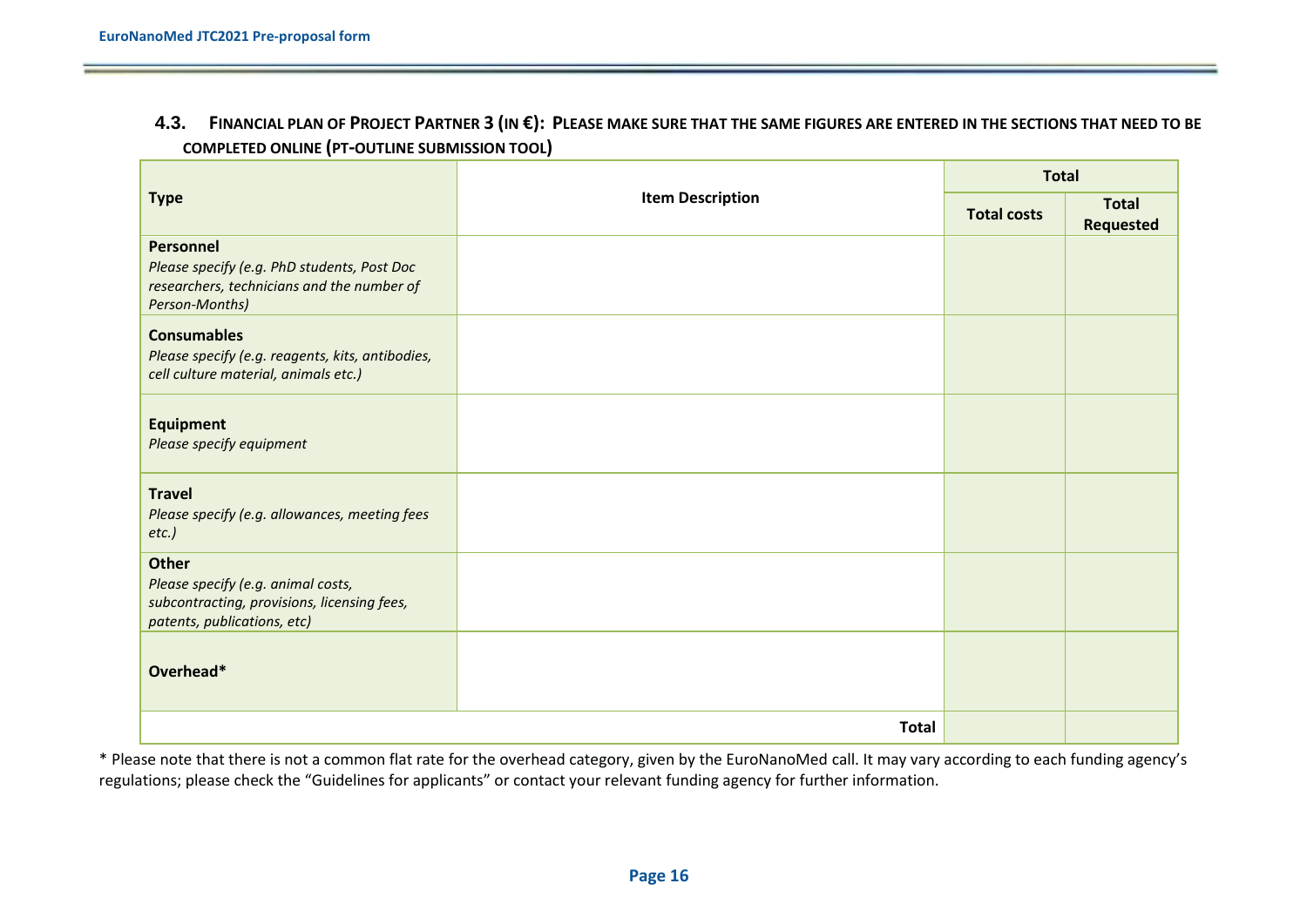## 4.4. FINANCIAL PLAN OF PROJECT PARTNER 4 (IN €): PLEASE MAKE SURE THAT THE SAME FIGURES ARE ENTERED IN THE SECTIONS THAT NEED TO BE **COMPLETED ONLINE (PT-OUTLINE SUBMISSION TOOL)**

|                                                                                                                                  |                         | <b>Total</b>       |                                  |  |
|----------------------------------------------------------------------------------------------------------------------------------|-------------------------|--------------------|----------------------------------|--|
| <b>Type</b>                                                                                                                      | <b>Item Description</b> | <b>Total costs</b> | <b>Total</b><br><b>Requested</b> |  |
| <b>Personnel</b><br>Please specify (e.g. PhD students, Post Doc<br>researchers, technicians and the number of<br>Person-Months)  |                         |                    |                                  |  |
| <b>Consumables</b><br>Please specify (e.g. reagents, kits, antibodies,<br>cell culture material, animals etc.)                   |                         |                    |                                  |  |
| <b>Equipment</b><br>Please specify equipment                                                                                     |                         |                    |                                  |  |
| <b>Travel</b><br>Please specify (e.g. allowances, meeting fees<br>$etc.$ )                                                       |                         |                    |                                  |  |
| <b>Other</b><br>Please specify (e.g. animal costs,<br>subcontracting, provisions, licensing fees,<br>patents, publications, etc) |                         |                    |                                  |  |
| Overhead*                                                                                                                        |                         |                    |                                  |  |
|                                                                                                                                  | <b>Total</b>            |                    |                                  |  |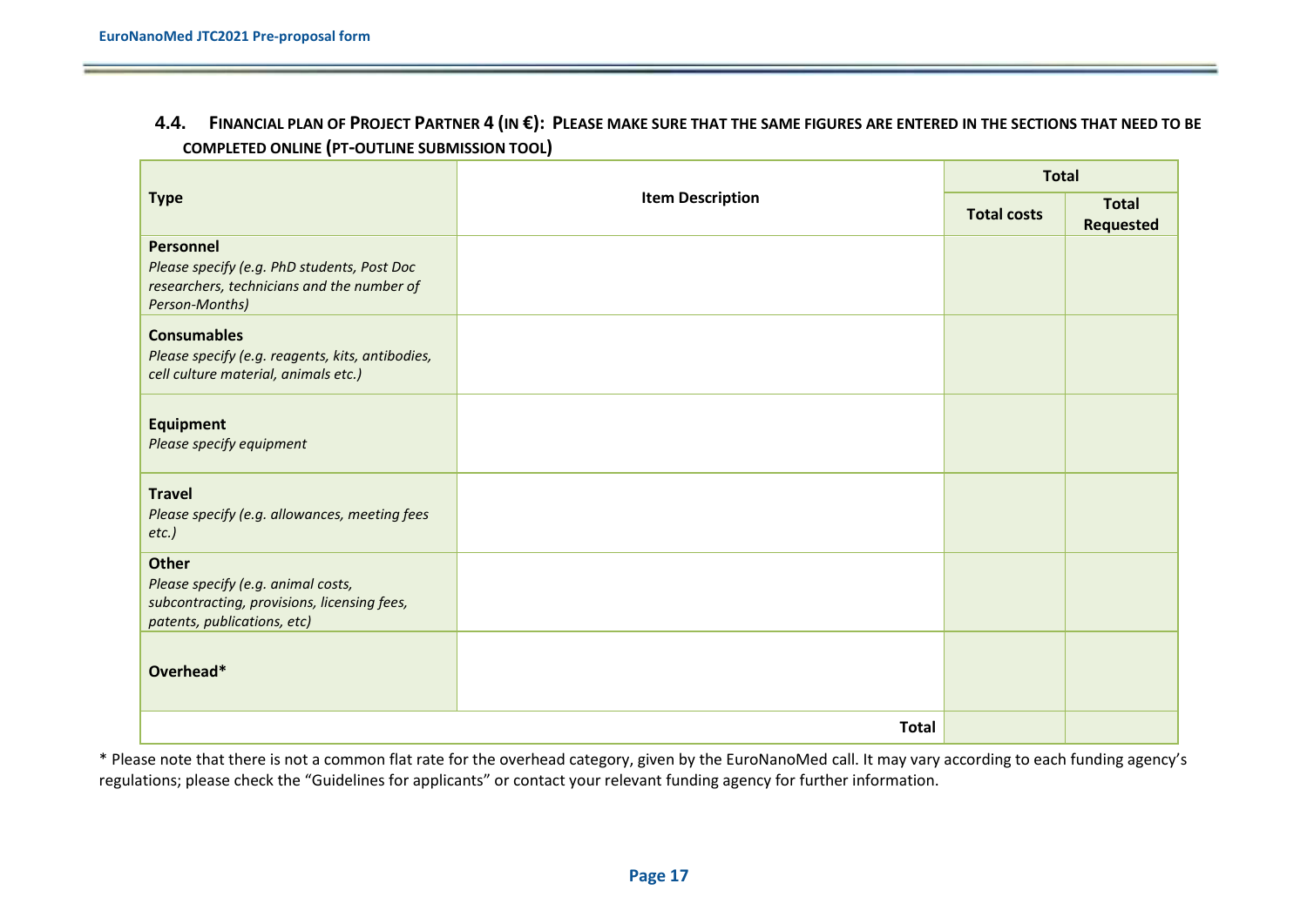## 4.5. FINANCIAL PLAN OF PROJECT PARTNER 5 (IN €): PLEASE MAKE SURE THAT THE SAME FIGURES ARE ENTERED IN THE SECTIONS THAT NEED TO BE **COMPLETED ONLINE (PT-OUTLINE SUBMISSION TOOL)**

|                                                                                                                                  |                         | <b>Total</b>       |                           |  |
|----------------------------------------------------------------------------------------------------------------------------------|-------------------------|--------------------|---------------------------|--|
| <b>Type</b>                                                                                                                      | <b>Item Description</b> | <b>Total costs</b> | <b>Total</b><br>Requested |  |
| Personnel<br>Please specify (e.g. PhD students, Post Doc<br>researchers, technicians and the number of<br>Person-Months)         |                         |                    |                           |  |
| <b>Consumables</b><br>Please specify (e.g. reagents, kits, antibodies,<br>cell culture material, animals etc.)                   |                         |                    |                           |  |
| <b>Equipment</b><br>Please specify equipment                                                                                     |                         |                    |                           |  |
| <b>Travel</b><br>Please specify (e.g. allowances, meeting fees<br>etc.)                                                          |                         |                    |                           |  |
| <b>Other</b><br>Please specify (e.g. animal costs,<br>subcontracting, provisions, licensing fees,<br>patents, publications, etc) |                         |                    |                           |  |
| Overhead*                                                                                                                        |                         |                    |                           |  |
|                                                                                                                                  | <b>Total</b>            |                    |                           |  |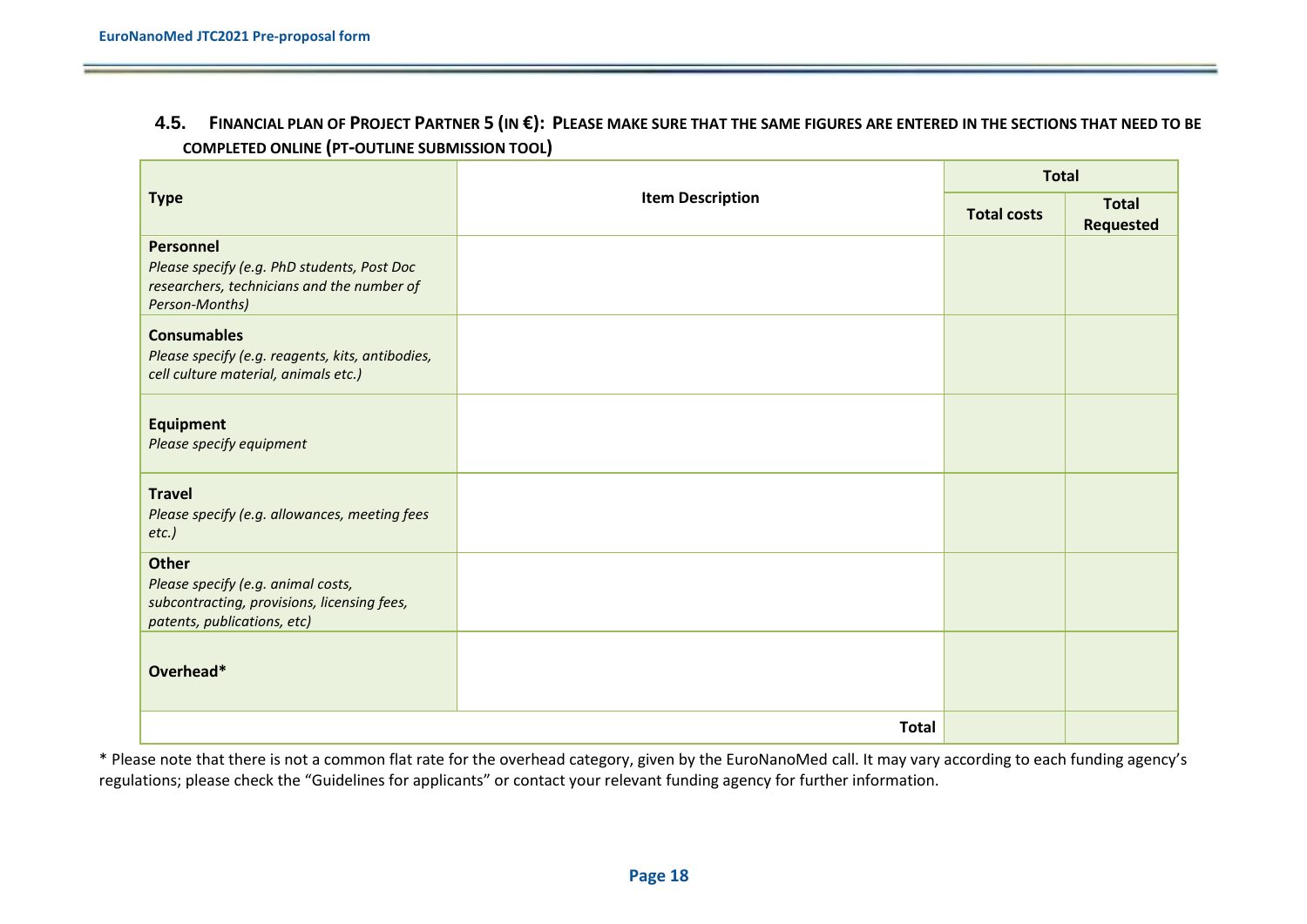### 4.6. FINANCIAL PLAN OF PROJECT PARTNER 6 (IN €): PLEASE MAKE SURE THAT THE SAME FIGURES ARE ENTERED IN THE SECTIONS THAT NEED TO BE **COMPLETED ONLINE (PT-OUTLINE SUBMISSION TOOL)**

*Only in case of inclusion of partners from underrepresented countries (Bulgaria, Czech Republic, Estonia, Latvia, Lithuania, Romania, Slovakia and Taiwan)*

|                                                                                                                                  |                         | <b>Total</b>       |                                  |
|----------------------------------------------------------------------------------------------------------------------------------|-------------------------|--------------------|----------------------------------|
| <b>Type</b>                                                                                                                      | <b>Item Description</b> | <b>Total costs</b> | <b>Total</b><br><b>Requested</b> |
| Personnel<br>Please specify (e.g. PhD students, Post Doc<br>researchers, technicians and the number of<br>Person-Months)         |                         |                    |                                  |
| <b>Consumables</b><br>Please specify (e.g. reagents, kits, antibodies,<br>cell culture material, animals etc.)                   |                         |                    |                                  |
| <b>Equipment</b><br>Please specify equipment                                                                                     |                         |                    |                                  |
| <b>Travel</b><br>Please specify (e.g. allowances, meeting fees<br>etc.)                                                          |                         |                    |                                  |
| <b>Other</b><br>Please specify (e.g. animal costs,<br>subcontracting, provisions, licensing fees,<br>patents, publications, etc) |                         |                    |                                  |
| Overhead*                                                                                                                        |                         |                    |                                  |
|                                                                                                                                  | <b>Total</b>            |                    |                                  |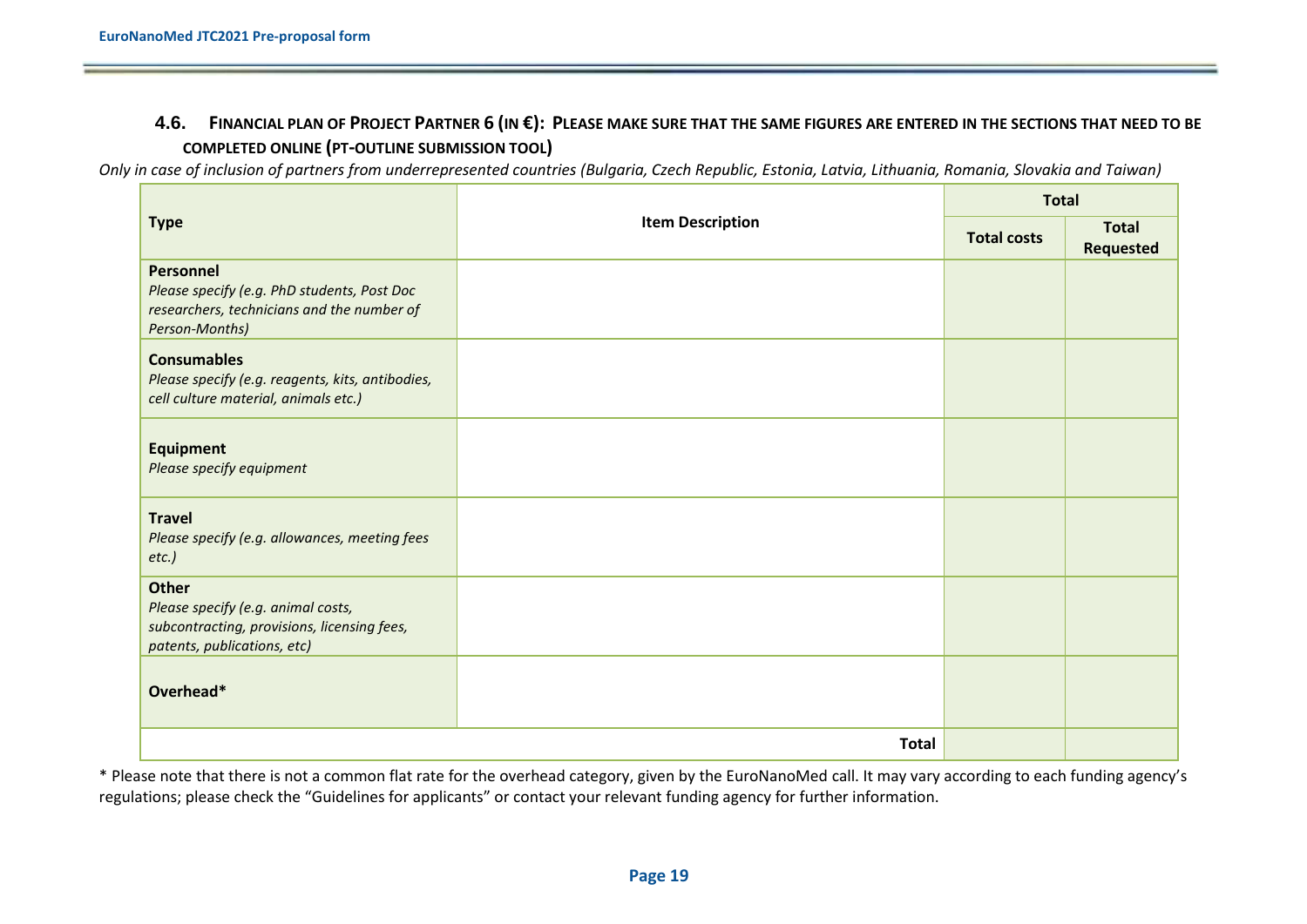### 4.7. FINANCIAL PLAN OF PROJECT PARTNER 7 (IN €): PLEASE MAKE SURE THAT THE SAME FIGURES ARE ENTERED IN THE SECTIONS THAT NEED TO BE **COMPLETED ONLINE (PT-OUTLINE SUBMISSION TOOL)**

*Only in case of inclusion of partners from underrepresented countries (Bulgaria, Czech Republic, Estonia, Latvia, Lithuania, Romania, Slovakia and Taiwan)*

|                                                                                                                           |                         | <b>Total</b>       |                           |  |
|---------------------------------------------------------------------------------------------------------------------------|-------------------------|--------------------|---------------------------|--|
| <b>Type</b>                                                                                                               | <b>Item Description</b> | <b>Total costs</b> | <b>Total</b><br>Requested |  |
| Personnel<br>Please specify (e.g. PhD students, Post Doc<br>researchers, technicians and the number of<br>Person-Months)  |                         |                    |                           |  |
| <b>Consumables</b><br>Please specify (e.g. reagents, kits, antibodies,<br>cell culture material, animals etc.)            |                         |                    |                           |  |
| <b>Equipment</b><br>Please specify equipment                                                                              |                         |                    |                           |  |
| <b>Travel</b><br>Please specify (e.g. allowances, meeting fees<br>$etc.$ )                                                |                         |                    |                           |  |
| Other<br>Please specify (e.g. animal costs,<br>subcontracting, provisions, licensing fees,<br>patents, publications, etc) |                         |                    |                           |  |
| Overhead*                                                                                                                 |                         |                    |                           |  |
|                                                                                                                           | <b>Total</b>            |                    |                           |  |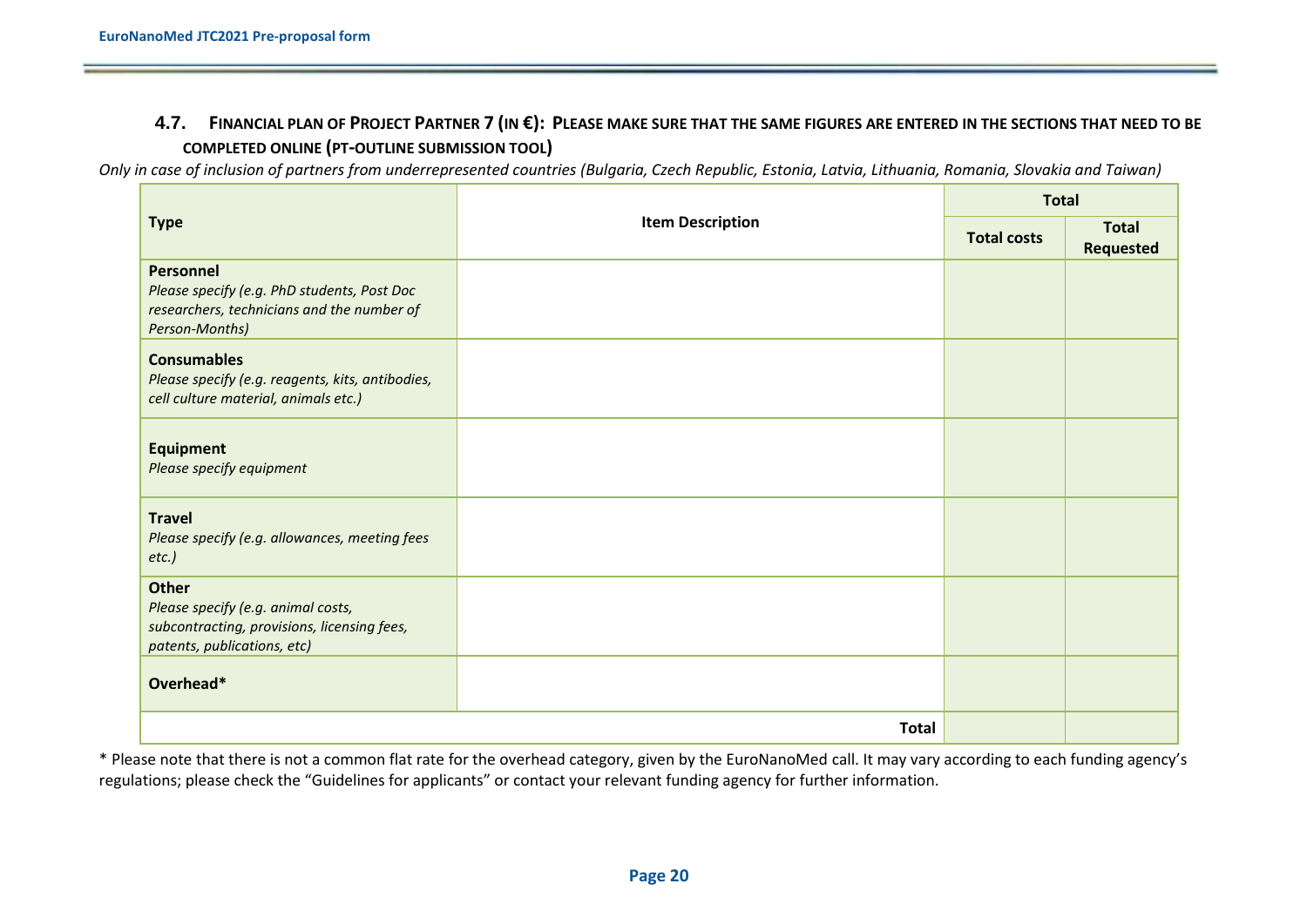#### **5. BRIEF CVS OF CONSORTIUM PARTNERS**

*For each of the consortium partners, please provide a brief CV for the Project Consortium Coordinator and each Project Partner Principal Investigator with a list of up to five relevant publications within the*  last five years demonstrating the competence to carry out the project (max 1 page each, complete form *below).*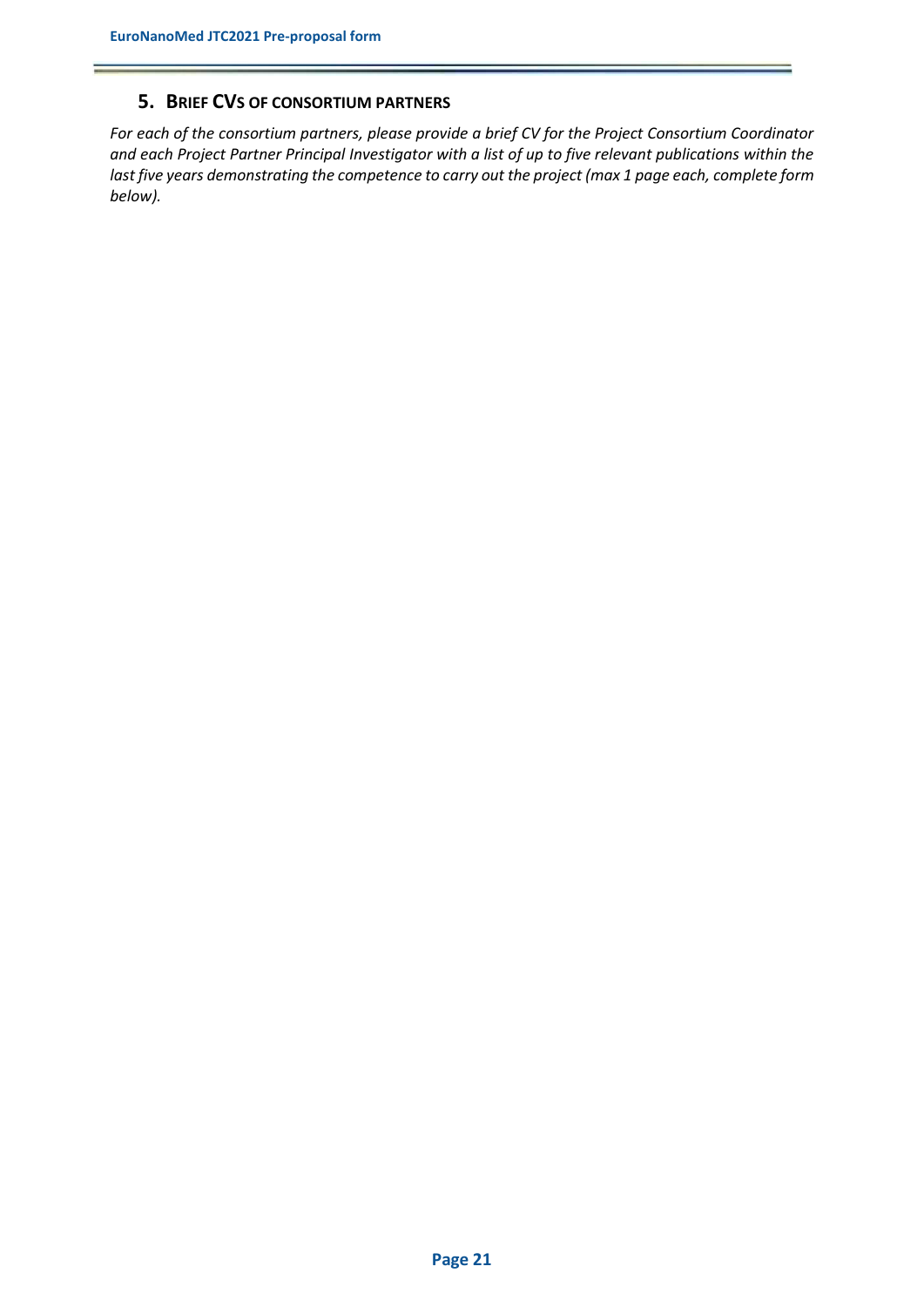| <b>Last Name</b>                                                          |  |
|---------------------------------------------------------------------------|--|
| <b>First Name</b>                                                         |  |
| Institution                                                               |  |
| <b>Short CV</b>                                                           |  |
| List of<br>five relevant<br>publications<br>within the<br>last five years |  |

## **5.1. PROJECT COORDINATOR**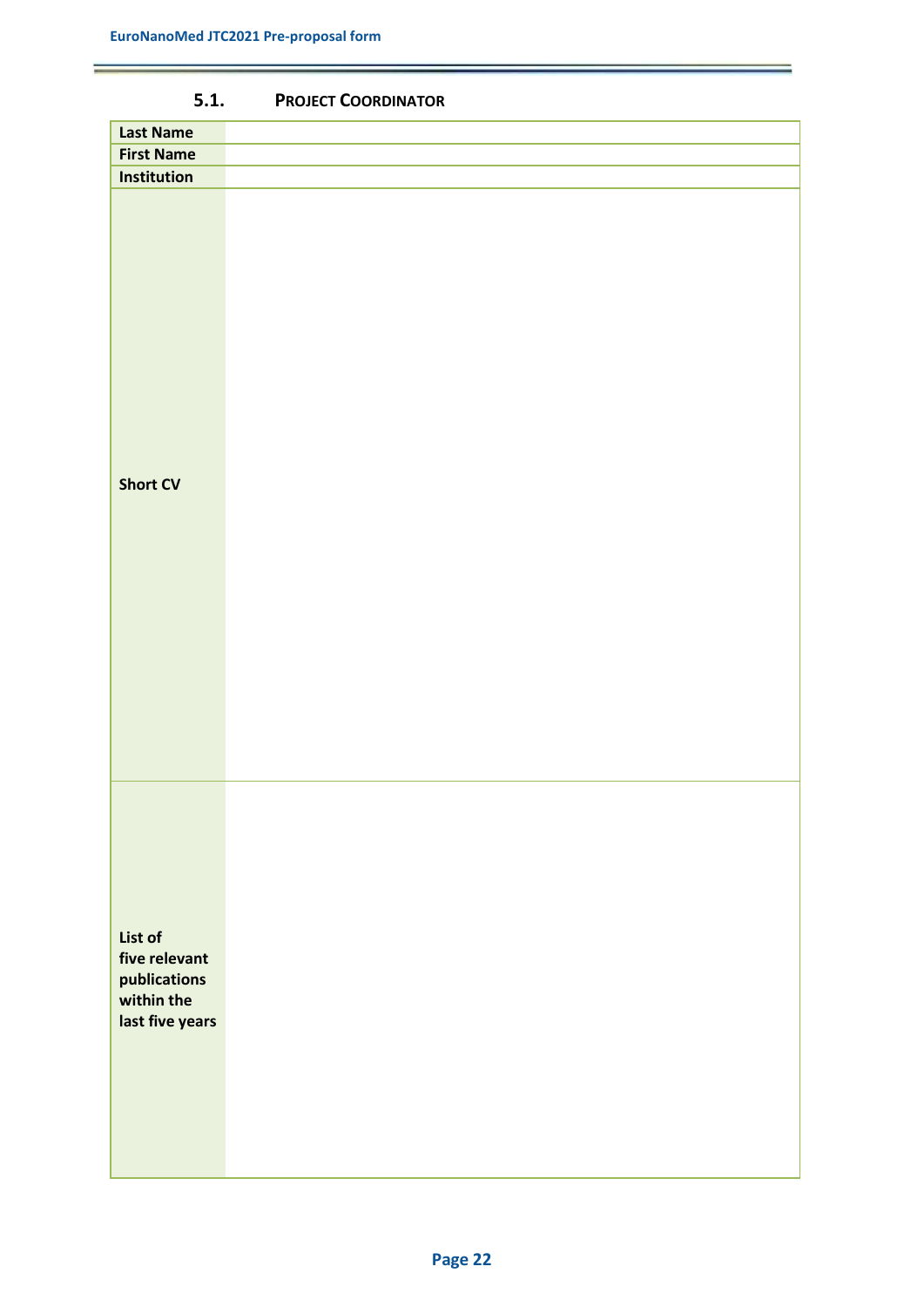| <b>Last Name</b>                                                          |  |
|---------------------------------------------------------------------------|--|
| <b>First Name</b>                                                         |  |
| Institution                                                               |  |
| <b>Short CV</b>                                                           |  |
| List of<br>five relevant<br>publications<br>within the<br>last five years |  |

## **5.2. PROJECT PARTNER 2**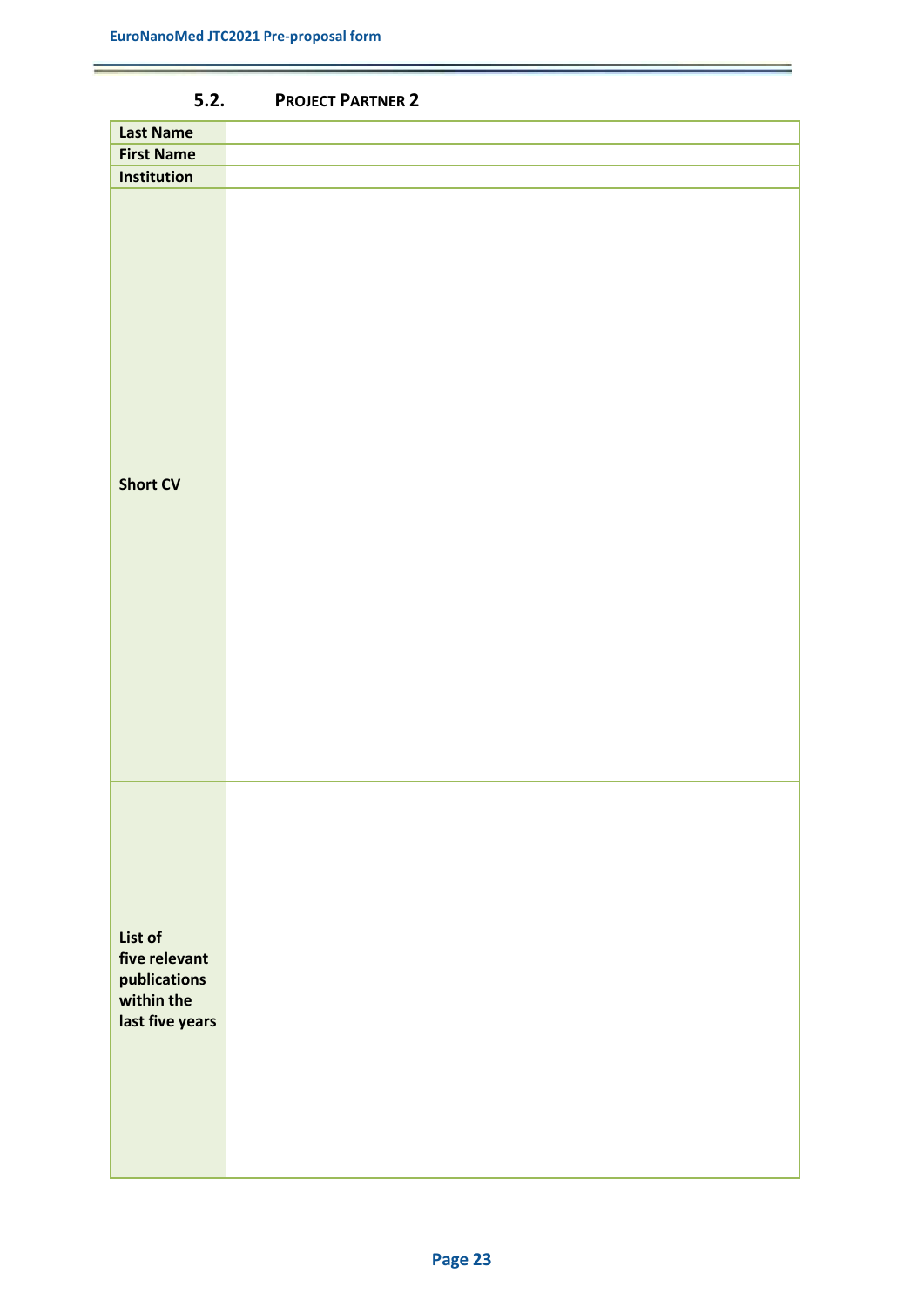| <b>Last Name</b>                                                          |  |
|---------------------------------------------------------------------------|--|
| <b>First Name</b>                                                         |  |
| <b>Institution</b>                                                        |  |
| <b>Short CV</b>                                                           |  |
| List of<br>five relevant<br>publications<br>within the<br>last five years |  |

## **5.3. PROJECT PARTNER 3**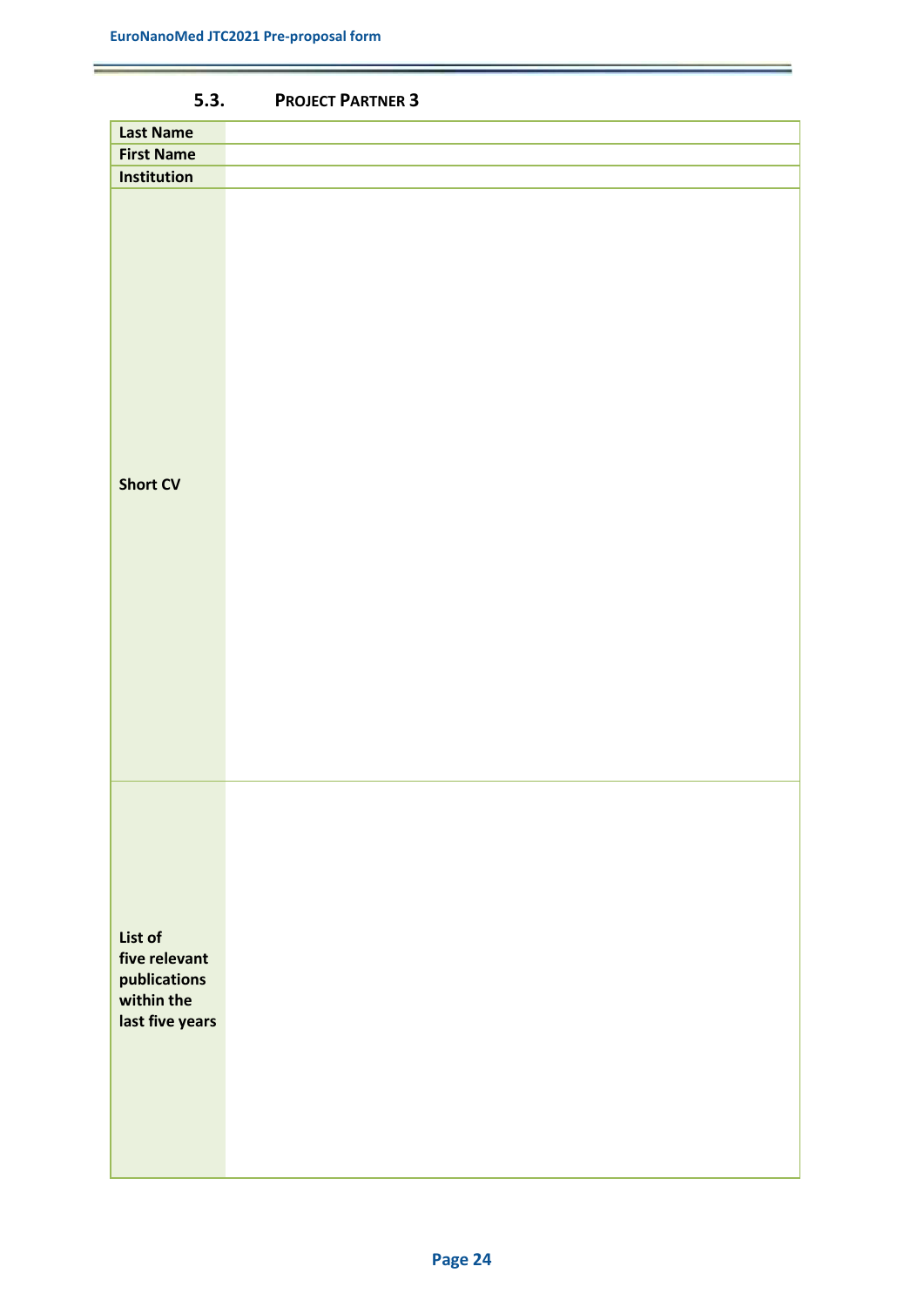| <b>Last Name</b>                                                          |  |
|---------------------------------------------------------------------------|--|
| <b>First Name</b>                                                         |  |
| Institution                                                               |  |
| <b>Short CV</b>                                                           |  |
| List of<br>five relevant<br>publications<br>within the<br>last five years |  |

## **5.4. PROJECT PARTNER 4**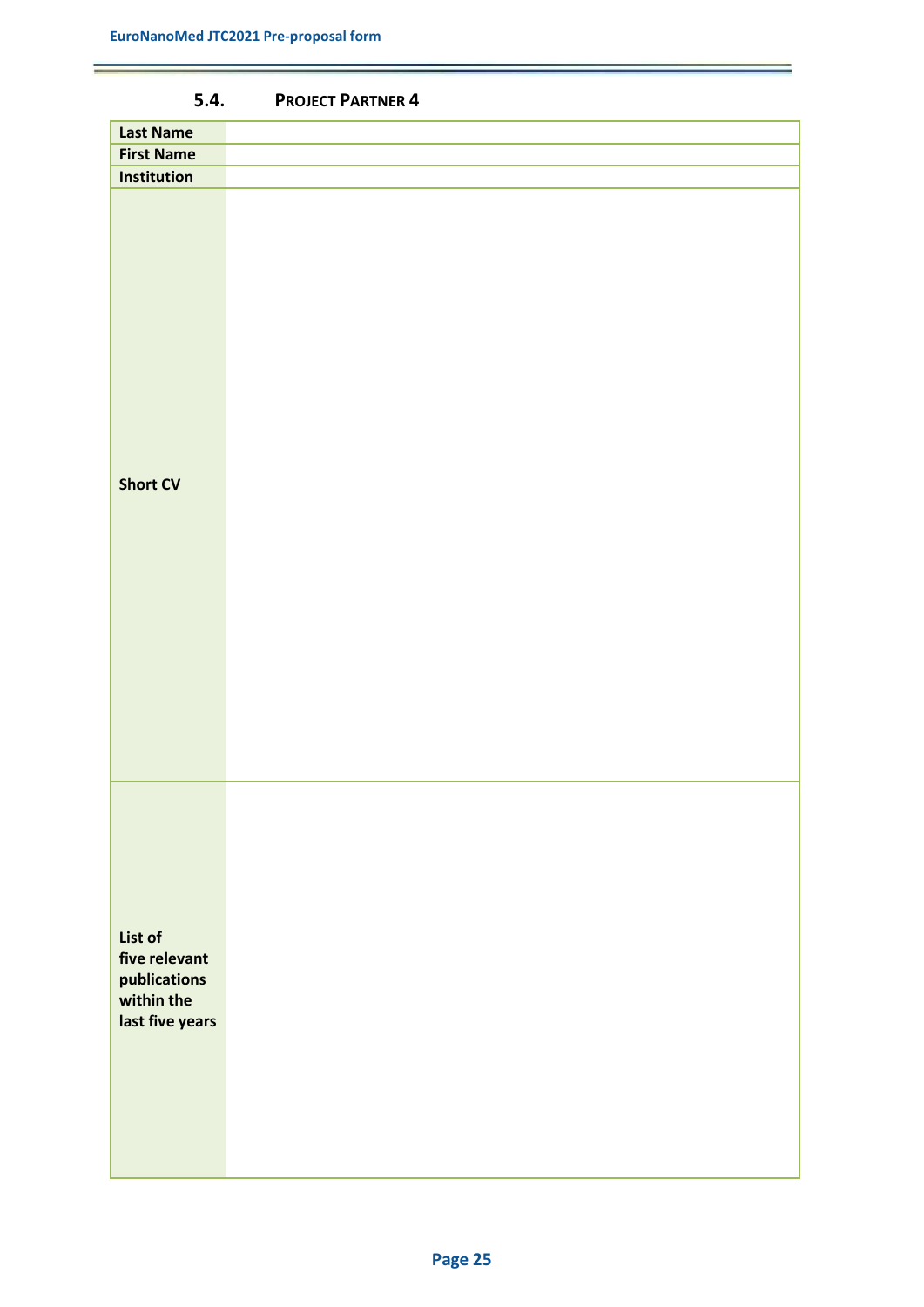| <b>Last Name</b>                                                          |  |
|---------------------------------------------------------------------------|--|
| <b>First Name</b>                                                         |  |
| Institution                                                               |  |
| <b>Short CV</b>                                                           |  |
| List of<br>five relevant<br>publications<br>within the<br>last five years |  |

## **5.5. PROJECT PARTNER 5**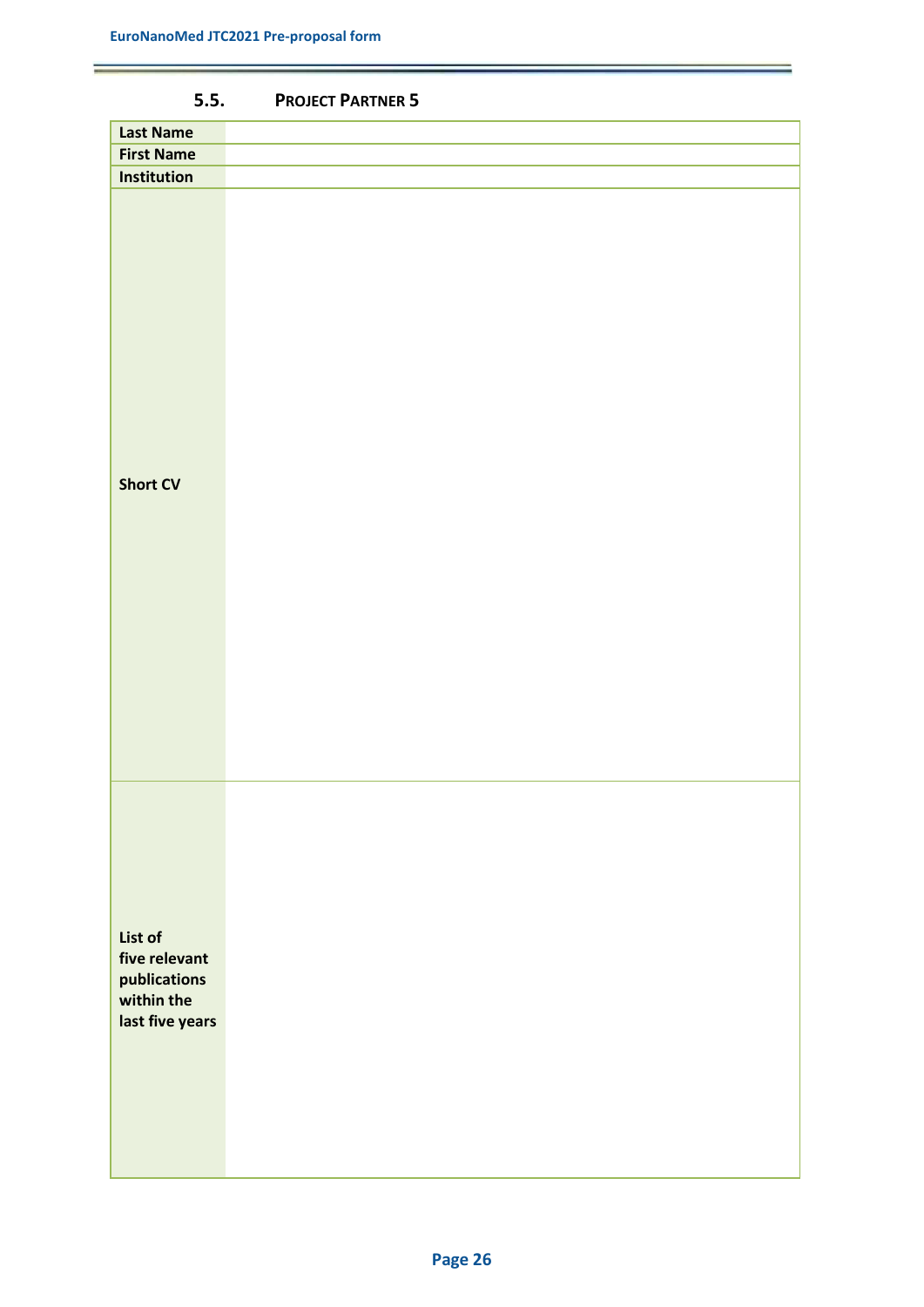## **5.6. PROJECT PARTNER 6** (ONLY IF YOU COUNT WITH PARTNERS FROM BULGARIA, CZECH REPUBLIC, ESTONIA, LATVIA, LITHUANIA, ROMANIA, SLOVAKIA AND TAIWAN)

| <b>Last Name</b>                                                          |  |
|---------------------------------------------------------------------------|--|
| <b>First Name</b>                                                         |  |
| Institution                                                               |  |
| <b>Short CV</b>                                                           |  |
| List of<br>five relevant<br>publications<br>within the<br>last five years |  |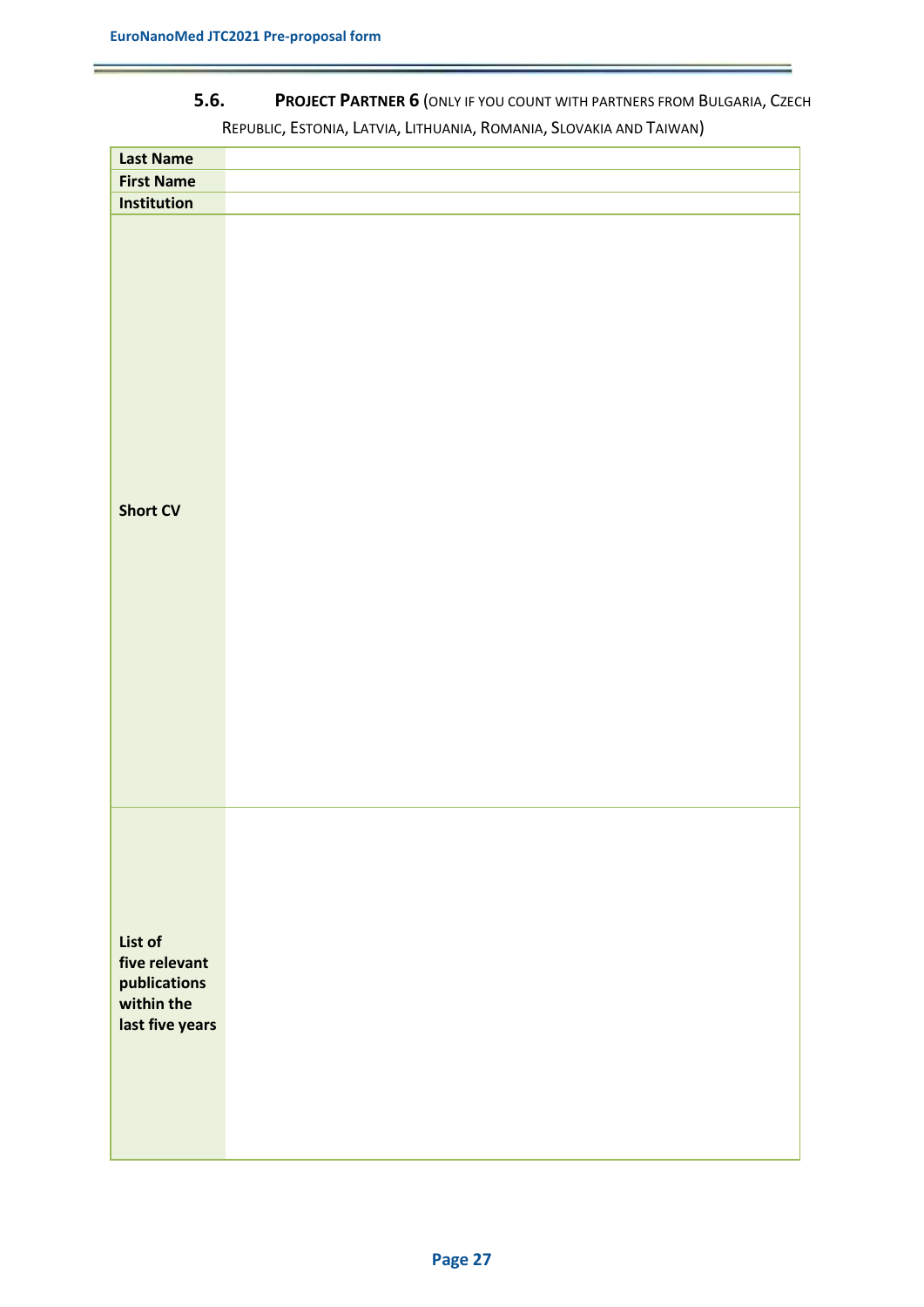## **5.7. PROJECT PARTNER 7** (ONLY IF YOU COUNT WITH PARTNERS FROM BULGARIA, CZECH REPUBLIC, ESTONIA, LATVIA, LITHUANIA, ROMANIA, SLOVAKIA AND TAIWAN)

| <b>Last Name</b>                                                          |  |
|---------------------------------------------------------------------------|--|
| <b>First Name</b>                                                         |  |
| Institution                                                               |  |
| <b>Short CV</b>                                                           |  |
| List of<br>five relevant<br>publications<br>within the<br>last five years |  |